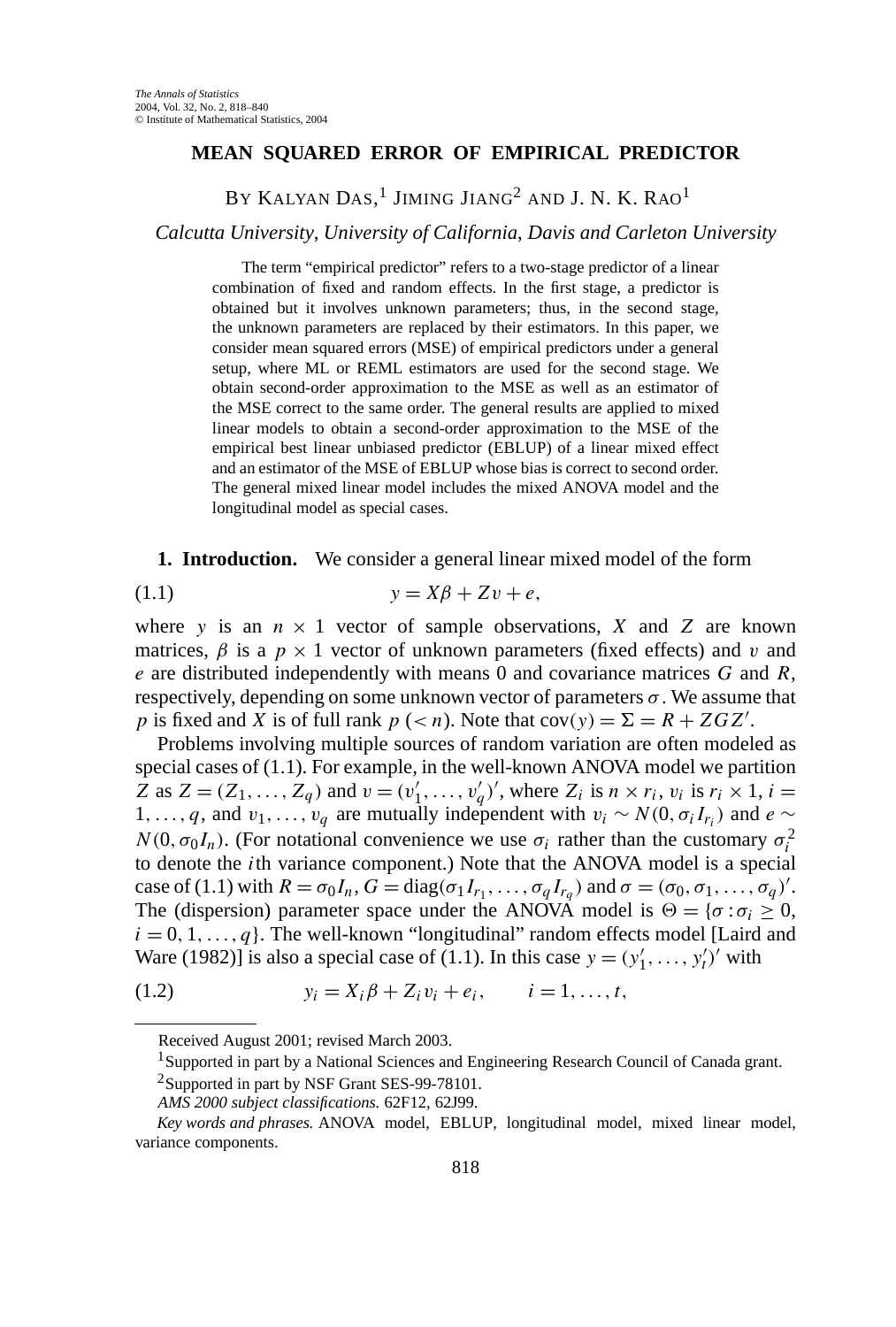where  $y_i$  is  $n_i \times 1$ ,  $X_i$  is  $n_i \times p$  and  $Z_i$  is  $n_i \times r_i$ . It is assumed that the *y<sub>i</sub>*'s are independent,  $cov(v_i) = G_i$ ,  $cov(e_i) = R_i$ , where  $G_i$  and  $R_i$  depend on  $\sigma$ , and  $v_i$  and  $e_i$  are independent. It follows that  $\Sigma = diag(\Sigma_1, \ldots, \Sigma_t)$  with  $\Sigma_i = \text{cov}(y_i) = \Sigma_i = R_i + Z_i G_i Z'_i$ . [Note that the longitudinal model (1.2) is not a special case of the ANOVA model and vice versa.] The well-known Fay–Herriot (1979) model widely used in small area estimation is a special case of the longitudinal model. The (dispersion) parameter space under the longitudinal model is  $\Theta = {\sigma : \Sigma_i}$  is nonnegative definite,  $i = 1, ..., t$ .

Estimation of linear combinations of  $\beta$  and realized *v* from (1.1), say  $\mu$  =  $l' \beta + m'v$ , for specified vectors of constants *l* and *m* is of considerable interest in many practical applications, for example, the estimation of quality index, longitudinal studies, the selection index in quantitative genetics, plant varietal trials and small area estimation [Robinson (1991)]. Henderson (1975) obtained the best linear unbiased predictor (BLUP) of  $\mu$  under model (1.1) as

(1.3)  

$$
t(\sigma) = t(\sigma, y)
$$

$$
= l'\tilde{\beta} + m'\tilde{v} = l'\tilde{\beta} + s(\sigma)'(y - X\tilde{\beta}),
$$

where

$$
\tilde{\beta} = \tilde{\beta}(\sigma) = (X'\Sigma^{-1}X)^{-1}X'\Sigma^{-1}y
$$

is the generalized least squares estimator, or best linear unbiased estimator  $(BLUE)$ , of  $\beta$ ,  $\tilde{v} = \tilde{v}(\sigma) = \tilde{G}Z^{\prime}\Sigma^{-1}(y - X\tilde{\beta})$  and  $s(\sigma) = \Sigma^{-1}ZGm$ .

The BLUP estimator (1.3) is unbiased in the sense of  $E[t(\sigma, y) - \mu] = 0$ under (1.1). The mean squared error (MSE) of  $t(\sigma)$  is given by

(1.4) 
$$
MSE[t(\sigma)] = E[t(\sigma) - \mu]^2 = g_1(\sigma) + g_2(\sigma),
$$

where

$$
g_1(\sigma) = m'(G - GZ'\Sigma^{-1}ZG)m
$$

and

$$
g_2(\sigma) = [l - X's(\sigma)]'(X'\Sigma^{-1}X)^{-1}[l - X's(\sigma)];
$$

see Henderson (1975). Results (1.3) and (1.4) do not require normality of random effects *v* and *e*.

The BLUP estimator  $t(\sigma)$  depends on the dispersion parameters  $\sigma$ , which are unknown in practice. It is therefore necessary to replace  $\sigma$  by a consistent estimator  $\hat{\sigma}$  to obtain a two-stage estimator or empirical BLUP (EBLUP) given by  $t(\hat{\sigma})$ . Methods of estimating  $\sigma$  include maximum likelihood (ML) and restricted maximum likelihood (REML) under normality, the method of fitting-of-constants and minimum norm quadratic unbiased estimation (MINQUE) without the normality assumption; see Searle, Casella and McCulloch (1992). The resulting estimators  $\hat{\sigma}$  are even and translation invariant, that is,  $\hat{\sigma}(y) = \hat{\sigma}(-y)$  for all *y*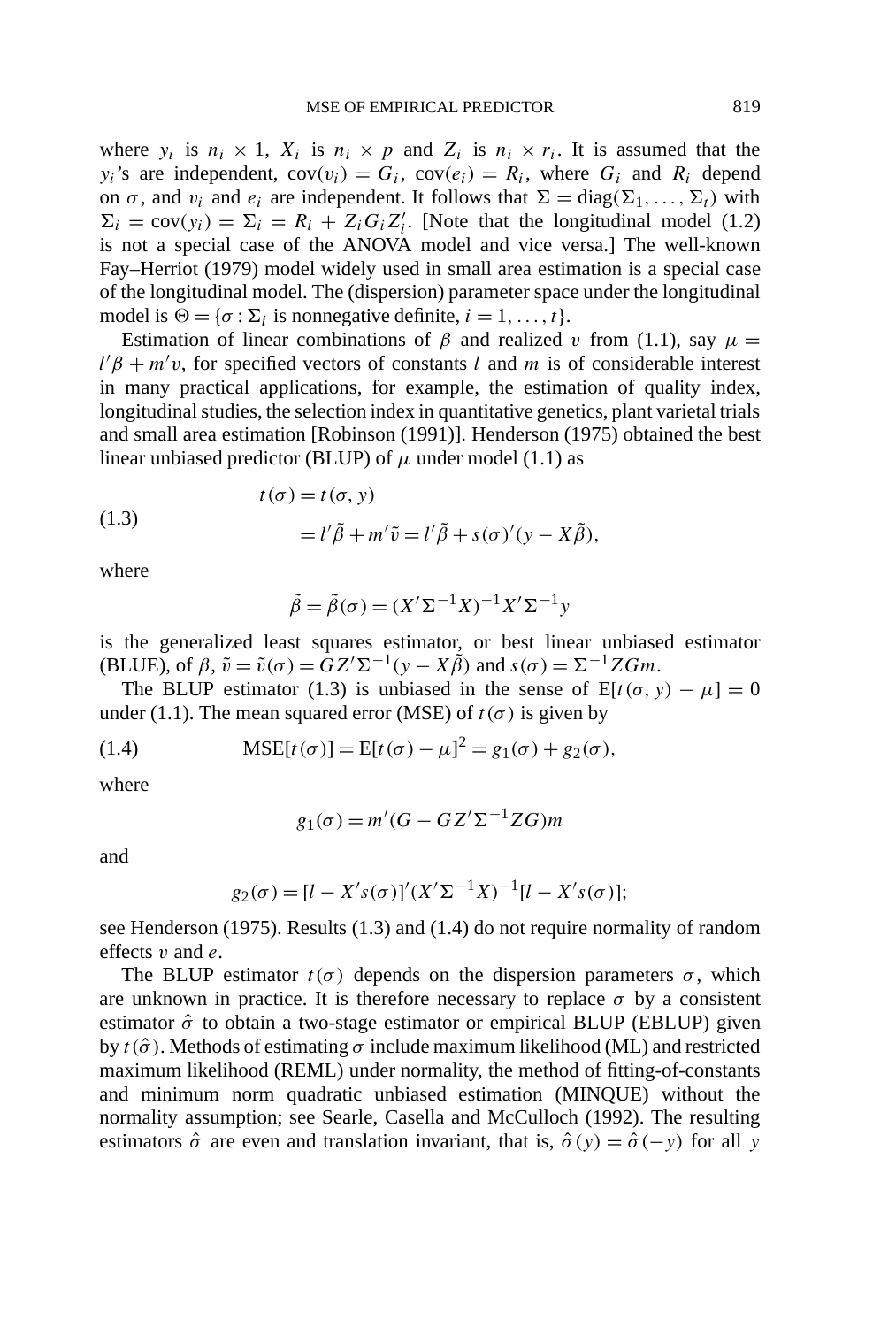and  $\hat{\sigma}(y + X\beta) = \hat{\sigma}(y)$  for all y and  $\beta$ . Jiang (1996) proved that ML and REML estimators  $\hat{\sigma}$  obtained under normality remain consistent without the normality assumption.

Kackar and Harville (1981) showed that the EBLUP  $t(\hat{\sigma})$  remains unbiased if  $\hat{\sigma}$  is even and translation invariant. This result holds provided that  $E[t(\hat{\sigma})]$  is finite and *v* and *e* are symmetrically distributed (not necessarily normal). In particular, the two-stage estimator  $\hat{\beta} = \tilde{\beta}(\hat{\sigma})$  is unbiased for  $\beta$ .

Kenward and Roger (1997) studied inference for the fixed effects, *β*, under a general Gaussian linear mixed model *y* ~  $N(Xβ, Σ)$  with a structured covariance matrix  $\Sigma = \Sigma(\sigma)$  depending on some parameter  $\sigma$ . They used the REML estimator of  $\beta$ , namely the two-stage estimator  $\hat{\beta} = \tilde{\beta}(\hat{\sigma})$ , where  $\hat{\sigma}$  is the REML estimator of  $\sigma$ . A naive estimator of cov $(\hat{\beta})$  that ignores the variability in  $\hat{\sigma}$  is given by  $[X^{\prime} \Sigma^{-1}(\hat{\sigma}) X]^{-1}$ . Kenward and Roger (1997) derived a bias-adjusted estimator of  $cov(\hat{\beta})$  and used it to derive a scaled Wald statistic, together with an F approximation to its distribution. The F approximation performed well in simulations under a range of small sample settings. Kenward and Roger (1997) did not study the precise order of the bias of the adjusted estimator.

Kackar and Harville (1981) studied approximation to the MSE of EBLUP  $t(\hat{\sigma})$ , assuming normality of the random effects  $v$  and errors  $e$  in the model (1.1). They showed that

(1.5) 
$$
MSE[t(\hat{\sigma})] = MSE[t(\sigma)] + E[t(\hat{\sigma}) - t(\sigma)]^{2}
$$

for any even and translation invariant estimator  $\hat{\sigma}$ , provided that MSE[ $t(\hat{\sigma})$ ] is finite. It should be pointed out that, under very mild conditions,  $E[t(\hat{\sigma})]$ and MSE $[t(\hat{\sigma})]$  are, in fact, finite [see Jiang (2000)]. It is customary among practitioners to ignore the variability associated with  $\hat{\sigma}$  and use the following naive estimator of MSE $[t(\hat{\sigma})]$ :

(1.6) 
$$
\text{mse}_{N}[t(\hat{\sigma})] = g_1(\hat{\sigma}) + g_2(\hat{\sigma}).
$$

However, it follows from  $(1.4)$  and  $(1.5)$  that  $(1.6)$  can lead to significant underestimation. Therefore, it is practically important to obtain approximately unbiased estimators of MSE that reflect the true variability associated with the EBLUP estimators. This becomes particularly important when large sums of funds are involved. For example, over \$7 billion dollars of funds are allocated annually on the basis of EBLUP estimators of school-age children in poverty at the county and school district levels [National Research Council (2000)].

Kackar and Harville (1984) gave an approximation to  $MSE[t(\hat{\sigma})]$  under the general model (1.1), taking account of the variability in  $\hat{\sigma}$ , and proposed an estimator of MSE $[t(\hat{\sigma})]$  based on this approximation. However, the approximation is somewhat heuristic, and the accuracy of the approximation and the associated estimator of MSE $[t(\hat{\sigma})]$  was not studied. Prasad and Rao (1990) studied the accuracy of a second-order approximation to  $MSE[t(\hat{\sigma})]$  for two important special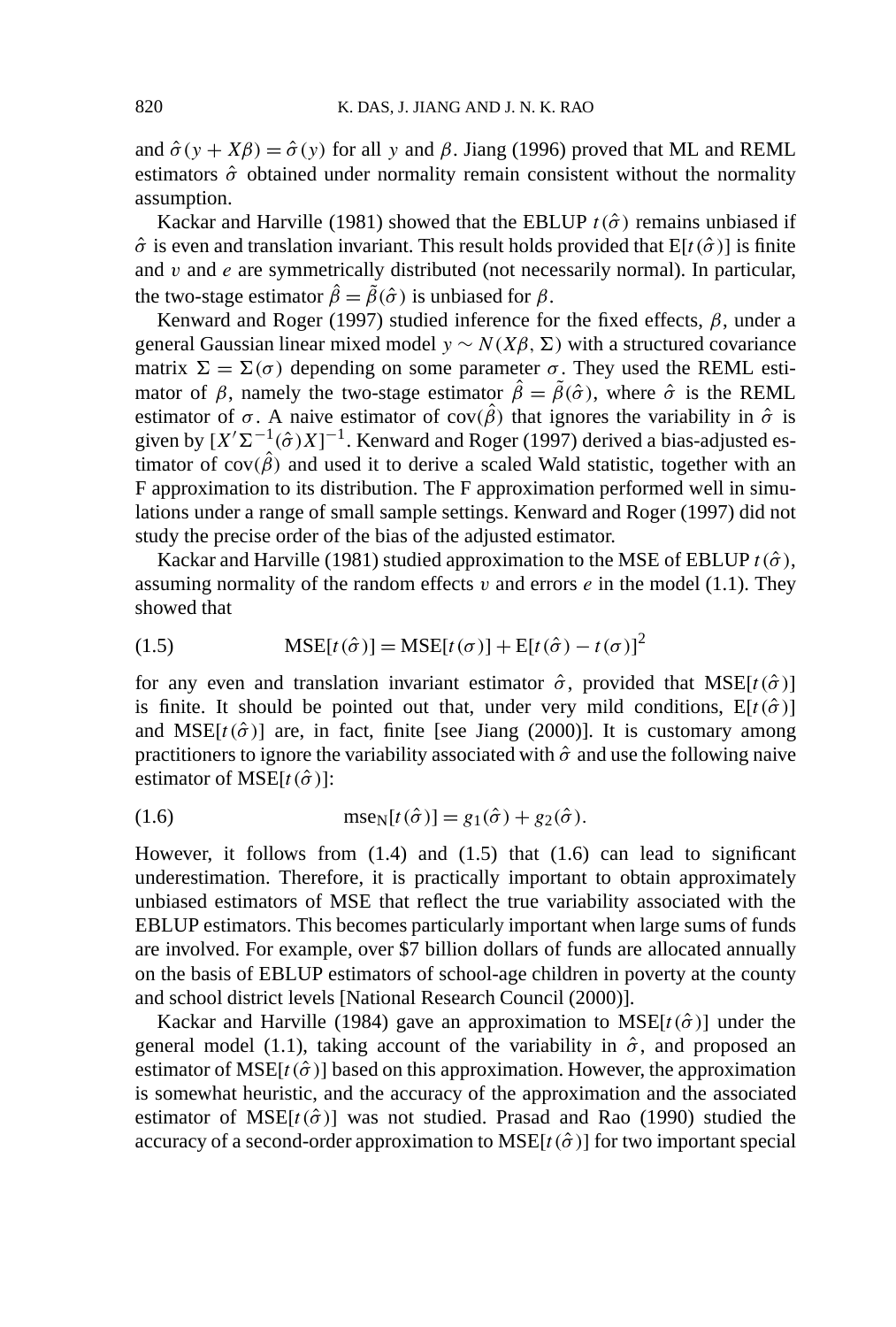cases of the longitudinal model (1.2): (i) the well-known Fay–Herriot model (2.15) studied in Section 2.3 and (ii) the nested error linear regression model given by (1.2) with  $Z_i = \mathbf{1}_{n_i}$ , a scalar  $v_i$  with  $var(v_i) = \sigma_1$  and  $cov(e_i) = \sigma_0 I_{n_i}$ ,  $i = 1, \ldots, t$ . In the context of small area estimation  $n_i$  is the sample size in the *i*th area and *t* is the number of small areas. The nested error model may also be regarded as a special case of the ANOVA model with a single source of variation ( $q = 1$ ),  $G = \sigma_1 I_t$  and  $R = \sigma_0 I_n$ . Using the method of fitting-of-constants estimator  $\hat{\sigma}$ , Prasad and Rao (1990) showed that, for large *t*,

(1.7) 
$$
E[t(\hat{\sigma}) - t(\sigma)]^2 = g_3(\sigma) + o(t^{-1}),
$$

where  $g_3(\sigma)$  depends on cov $(\hat{\sigma})$ . This leads to a second-order approximation

(1.8) 
$$
MSE_{a}[t(\hat{\sigma})] = g_1(\sigma) + g_2(\sigma) + g_3(\sigma).
$$

The approximation is accurate to terms  $o(t^{-1})$ , that is, the neglected terms are  $o(t^{-1})$ . The  $g_3(\sigma)$  term is computationally simpler compared to an asymptotically equivalent term obtained from Kackar and Harville's approximation. Prasad and Rao (1990) also obtained an estimator of  $MSE[t(\hat{\sigma})]$  given by

(1.9) 
$$
\text{mse}_{PR}[t(\hat{\sigma})] = g_1(\hat{\sigma}) + g_2(\hat{\sigma}) + 2g_3(\hat{\sigma}).
$$

The estimator (1.9) is approximately unbiased in the sense that its bias is  $o(t^{-1})$ . Kackar and Harville (1984) proposed an alternative estimator given by

(1.10) 
$$
\text{mse}_{\text{KH}}[t(\hat{\sigma})] = g_1(\hat{\sigma}) + g_2(\hat{\sigma}) + g_3^*(\hat{\sigma})
$$

for any even and translation invariant estimator  $\hat{\sigma}$ . The bias of (1.10) is  $O(t^{-1})$ ; that is, it is not approximately unbiased to terms  $o(t^{-1})$ .

Harville and Jeske (1992) studied various MSE estimators under the ANOVA model with a single source of random variation  $(q = 1)$  and the REML estimator of  $\sigma$ , including an estimator of the form (1.9). They referred to the latter estimator as the Prasad–Rao (P–R) estimator. They appealed to Prasad–Rao's asymptotic results for its justification, but the latter results have been justified only for the special cases (i) and (ii). They also conducted a limited simulation study based on the simple one-way random effects model,  $y_{ij} = \beta + v_i + e_{ij}$ ,  $j = 1, ..., n_i$ ,  $i = 1, \ldots, t$ , using a small balanced design ( $t = 9$ ,  $n_i = 2$  for all *i*), a small unbalanced design ( $t = 9$ ,  $n_1 = \cdots = n_8 = 1$ ,  $n_9 = 10$ ) and a large unbalanced design  $(t = 21, n_1 = \cdots = n_{20} = 1, n_{21} = 50)$ . The objective was to estimate the mean  $\mu = \beta + v_1$ . Simulation results indicated that the P–R estimator performs well when  $\gamma = \sigma_1/\sigma_0$  is not small, but it can lead to substantial overestimation for small values of  $\gamma$  closer to the lower bound of 0, especially for small  $t (= 9)$ . Two partially Bayes estimators perform better than the P–R estimator when *γ* is close to 0.

Datta and Lahiri (2000) extended Prasad and Rao's (1990) results to the general longitudinal model (1.2) with covariance matrices  $R_i$  and  $G_i$  having linear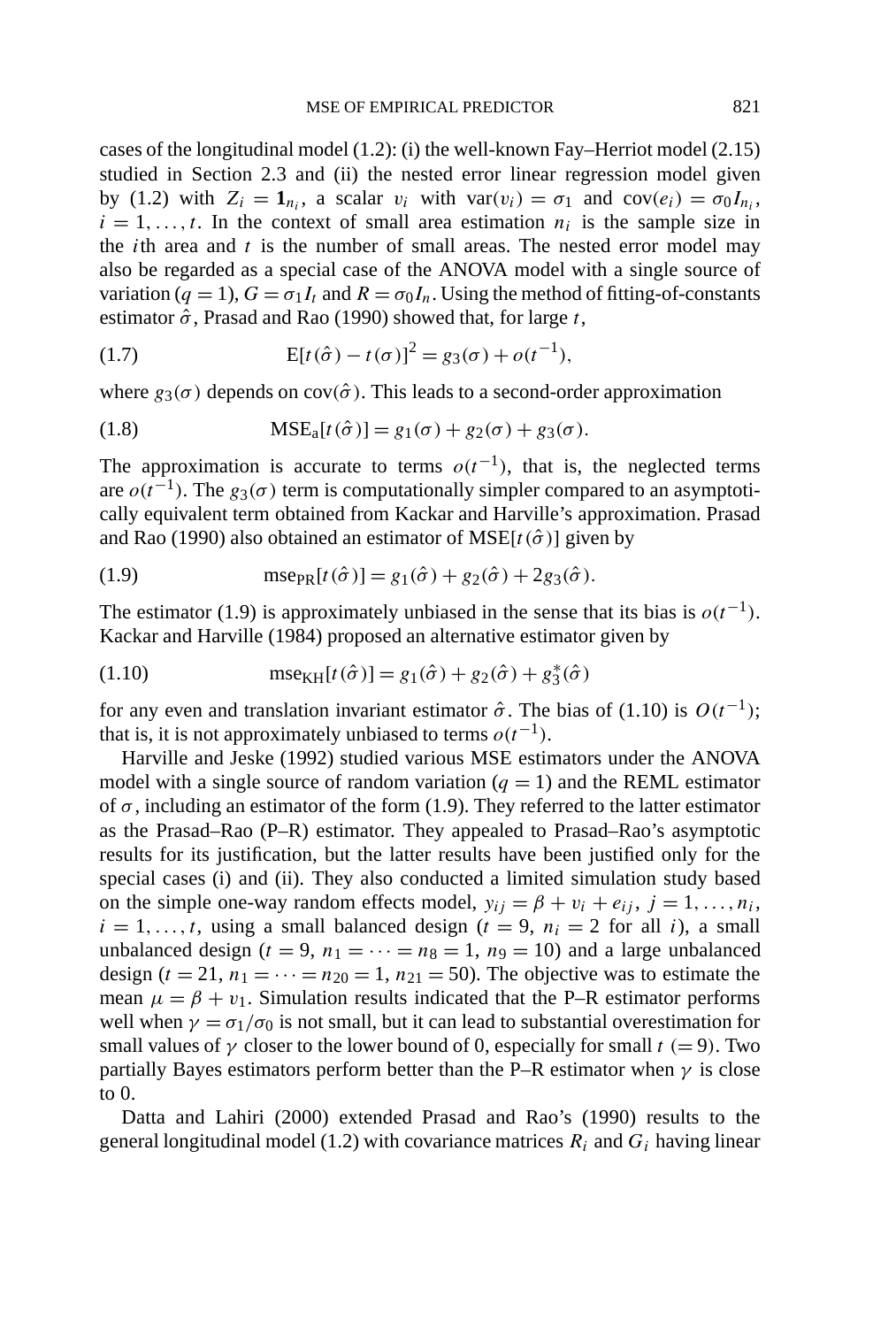structures of the form  $R_i = \sum_{j=0}^q \sigma_j R_{ij} R'_{ij}$  and  $G_i = \sum_{j=0}^q \sigma_j G_{ij} G'_{ij}$ , where  $\sigma_0 = 1$ ,  $R_{ij}$  and  $G_{ij}$  ( $i = 1, \ldots, t$ ;  $j = 0, 1, \ldots, q$ ) are known matrices with uniformly bounded elements such that  $R_i$  and  $G_i$  are positive definite matrices for  $i = 1, \ldots, t$ . They studied ML and REML estimators of  $\sigma = (\sigma_1, \ldots, \sigma_a)'$ and showed that an estimator of  $MSE[t(\hat{\sigma})]$  of the form (1.9) is approximately unbiased when the REML estimator of  $\sigma$  is used but not when the ML estimator is used. In the latter case an additional term involving the bias of the ML estimator  $\hat{\sigma}$ is needed for getting an approximately unbiased MSE estimator. Datta and Lahiri (2000) also gave explicit formulas under ML and REML for the two special cases (i) and (ii) studied by Prasad and Rao (1990). The underlying proof of Datta and Lahiri (2000), however, is not rigorous.

The main purpose of our paper is to study the general linear mixed model (1.1) that covers the ANOVA model as well as the longitudinal model and derive a second-order approximation to MSE of EBLUP  $t(\hat{\sigma})$  under REML and ML estimation of the variance components parameters  $\sigma$ . We also derive approximately unbiased estimators of  $MSE[t(\hat{\sigma})]$  and specify the precise order of the neglected terms. For ANOVA models with multiple sources of random variation, the components of  $\hat{\sigma}$  may have different convergence rates [Miller (1977) and Jiang (1996)]. As a result, rigorous proofs are quite technical and long. We have therefore only sketched the technical details in Section 5 of our paper, but the detailed proofs are available at the web site address given in Section 5.

The remaining sections of the paper are organized as follows. In Section 2, we first present a general asymptotic representation of  $\hat{\sigma} - \sigma$ , where  $\hat{\sigma}$  is obtained as a solution of "score" equations of the form  $\partial l(\sigma)/\partial \sigma = 0$ , and  $\sigma$  represents the true value of parameter vector. Normality assumption is not needed for this asymptotic representation. We then verify that the conditions underlying this representation are satisfied by solutions to the ML and REML score equations belonging to a parameter space  $\Theta$  under the ANOVA model and normality. As another example, we show that the conditions are satisfied by the ML and REML estimators under the Fay–Herriot model and normality. In Section 3 we obtain a second-order approximation to  $MSE[t(\hat{\sigma})]$  under normality. The second-order approximation is then spelled out under the ANOVA model using ML and REML estimators  $\hat{\sigma}$ . We also verify the underlying key conditions for the special cases of the balanced ANOVA model and two special cases of the longitudinal model: the Fay–Herriot model and the nested error regression model. Section 4 gives an estimator of  $MSE[t(\hat{\sigma})]$  correct to second order. The MSE estimator is then spelled out under the ANOVA model and the longitudinal model using ML and REML estimators  $\hat{\sigma}$ . Technical details are sketched in Section 5.

**2. Asymptotic representation of**  $\hat{\sigma} - \sigma$ **.** Throughout the rest of this paper,  $\sigma$  represents the true parameter vector in places where there is no confusion; expressions such as  $\partial l(\tilde{\sigma})/\partial \sigma$  mean derivative with respect to  $\sigma$  evaluated at  $\tilde{\sigma}$ ; in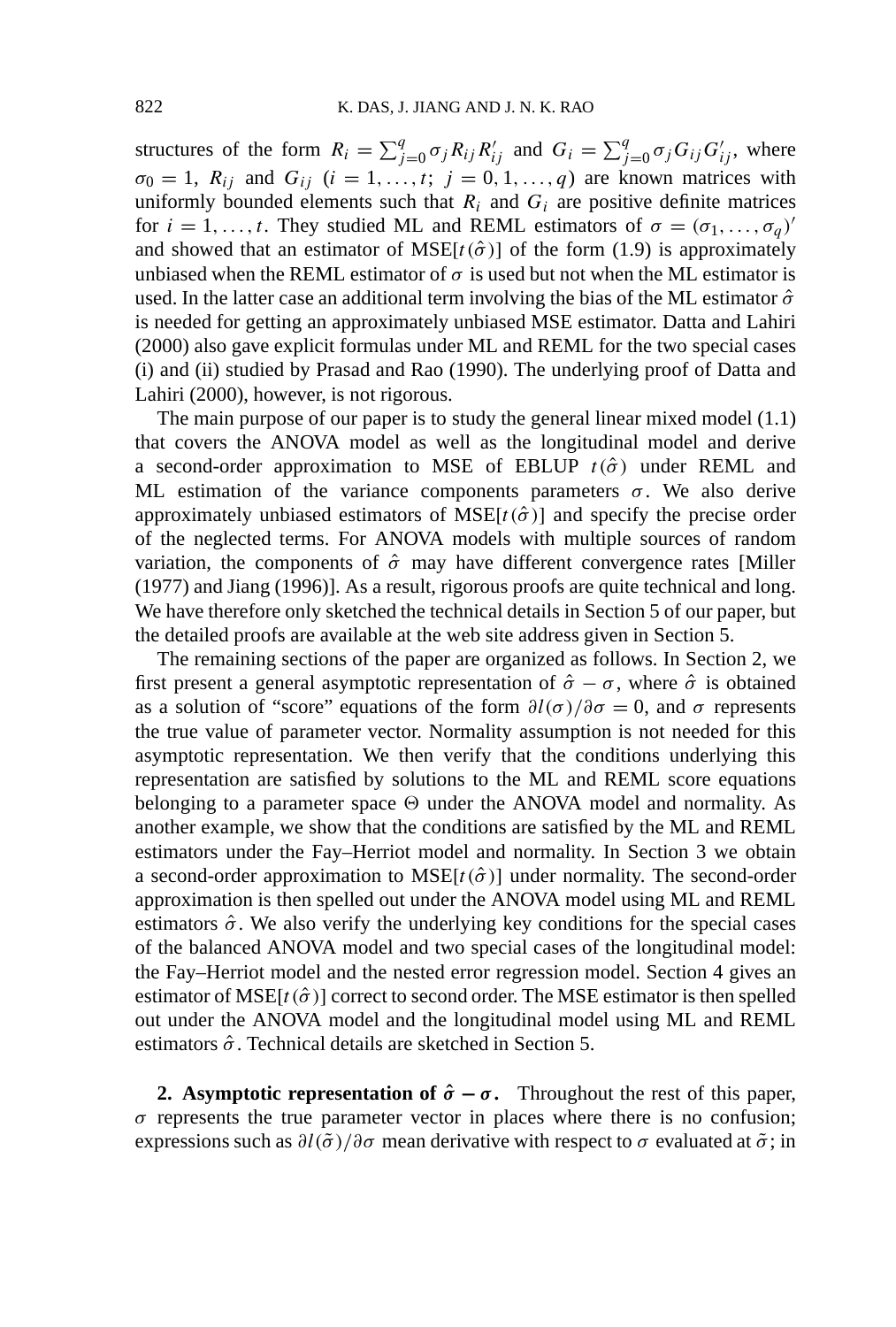expressions such as  $E[\partial^2 l(\sigma)/\partial \sigma^2]$ , the expectation is taken at the true  $\sigma$ , and the function inside  $E(\cdot)$  is also evaluated at the true  $\sigma$ . We first obtain an asymptotic representation of  $\hat{\sigma} - \sigma$ , where  $\hat{\sigma}$  is obtained as a solution to "score" equations of the form

$$
\frac{\partial l(\sigma)}{\partial \sigma} = 0
$$

and then apply the general theory to the ANOVA model with REML and ML estimation of  $\sigma$ . In Section 5.1 we sketch the proof of the asymptotic representation. Here  $l(\sigma)$  may correspond to the logarithm of the restricted likelihood  $l_R(\sigma)$ , or the profile loglikelihood  $l_P(\sigma)$  under model (1.1) and normality of *v* and *e*.

THEOREM 2.1. *Suppose that*:

(i)  $l(\sigma) = l(\sigma, y)$  *is three times continuously differentiable with respect to*  $\sigma = (\sigma_1, ..., \sigma_s)'$ , *where*  $y = (y_1, ..., y_n)'$ ;

- (ii) *the true*  $\sigma \in \Theta^{\circ}$ *, the interior of*  $\Theta$ *;*
- (iii)

$$
(2.2) \qquad \qquad -\infty < \limsup_{n \to \infty} \lambda_{\max}(D^{-1}AD^{-1}) < 0,
$$

*where*  $\lambda_{\text{max}}$  *means the largest eigenvalue,*  $A = E[\partial^2 l(\sigma)/\partial \sigma^2]$  *and*  $D = \text{diag}(d_1, d_2)$ *...,ds)* with  $d_i > 0$ ,  $1 \le i \le s$ , *such that*  $d_* = \min_{1 \le i \le s} d_i \to \infty$  *as*  $n \to \infty$ *; and* (iv) *the gth moments of the following are bounded*  $(g > 0)$ :

$$
\frac{1}{d_i} \left| \frac{\partial l(\sigma)}{\partial \sigma_i} \right|, \qquad \frac{1}{\sqrt{d_i d_j}} \left| \frac{\partial^2 l(\sigma)}{\partial \sigma_i \partial \sigma_j} - \mathbb{E} \left[ \frac{\partial^2 l(\sigma)}{\partial \sigma_i \partial \sigma_j} \right] \right|, \qquad \frac{d_*}{d_i d_j d_k} M_{ijk}(y),
$$
  
 $1 \le i, j, k \le s,$ 

*where*  $M_{ijk}(y) = \sup_{\tilde{\sigma} \in S_{\delta}(\sigma)} |\partial^3 l(\tilde{\sigma})/\partial \sigma_i \partial \sigma_j \partial \sigma_k|$  *with*  $S_{\delta}(\sigma) = {\tilde{\sigma} : |\tilde{\sigma}_i - \sigma_i| \leq \delta}$  $δd<sub>∗</sub>/d<sub>i</sub>$ ,  $1 ≤ i ≤ s$ } *for some*  $δ > 0$ . *Then* (1) *a*  $σ̄$  *exists such that for any* 0 <  $\rho$  < 1 *there is a set B <i>satisfying for large <i>n and on B*,  $\hat{\sigma} \in \Theta$ ,  $\frac{\partial l(\hat{\sigma})}{\partial \sigma} = 0$ ,  $|D(\hat{\sigma} - \sigma)| < d_{*}^{1-\rho}$  and

$$
\hat{\sigma} = \sigma - A^{-1}a + r,
$$

*where*  $a = \partial l(\sigma)/\partial \sigma$  *and*  $|r| \leq d_*^{-2\rho} u_*$  *with*  $E(u_*^g)$  *bounded, and* (2)  $P(\mathcal{B}^c) \leq$  $cd_*^{\tau_{\mathcal{E}}}$ , where  $\tau = (1/4) \wedge (1 - \rho)$  and *c is a constant*.

Note that Theorem 2.1 states that the solution to (2.1),  $\hat{\sigma}$ , exists and lies in the parameter space with probability tending to 1 and gives the convergence rate of  $\hat{\sigma}$ to  $\sigma$  as well as the asymptotic representation (2.3), assuming that the true vector  $\sigma$ belongs to the interior of the parameter space  $\Theta$ .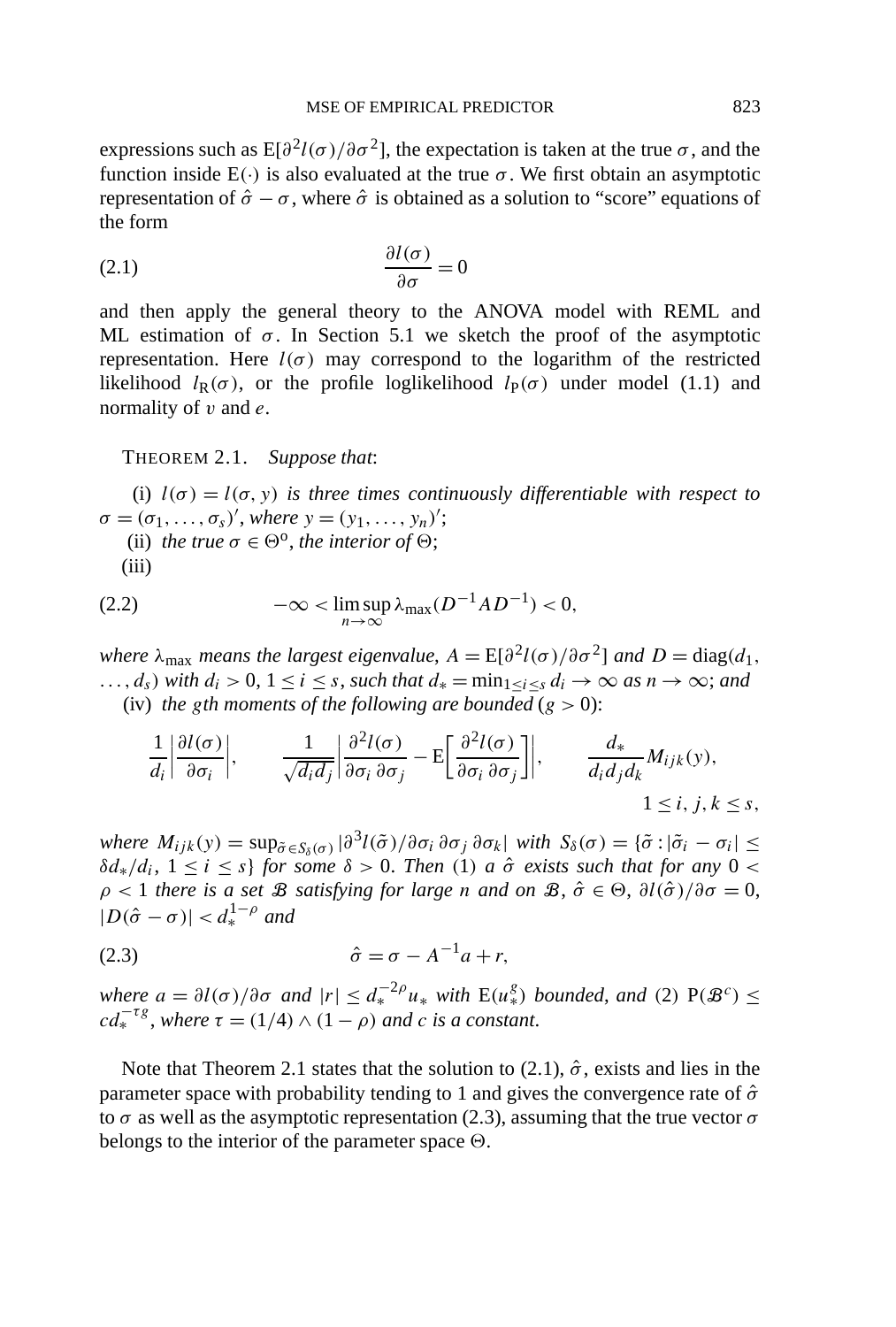2.1. *REML estimation under the ANOVA model.* The ANOVA model is given by

(2.4) 
$$
y = X\beta + \sum_{i=1}^{q} Z_i v_i + e.
$$

The restricted loglikelihood under the ANOVA model with normality of *v* and *e* has the form

(2.5) 
$$
l_{R}(\sigma) = c - (1/2)[\log(|T' \Sigma T|) + y'Py],
$$

where  $\sigma = (\sigma_0, \sigma_1, \ldots, \sigma_q)'$ , *c* is a constant,  $|T' \Sigma T|$  is the determinant of  $T' \Sigma T$ , *T* is any  $n \times (n - p)$  matrix such that rank $(T) = n - p$  and  $T'X = 0$ ,

(2.6) 
$$
P = T(T'\Sigma T)^{-1}T'
$$

$$
= \Sigma^{-1} - \Sigma^{-1}X(X'\Sigma^{-1}X)^{-1}X'\Sigma^{-1},
$$

and  $\Sigma = \sum_{i=0}^{q} \sigma_i V_i$  with  $V_0 = I_n$  and  $V_i = Z_i Z'_i$ ,  $i \ge 1$  [e.g., Searle, Casella and McCulloch (1992), page 451]. The REML estimator of  $\sigma$  is a solution to (2.1) with  $l(\sigma) = l_{R}(\sigma)$ . Section 5.2 sketches the proof that shows the conditions of Theorem 2.1 are satisfied, provided that the same conditions under which REML estimators are consistent are satisfied [Jiang (1996)]. The actual proof is somewhat lengthy and uses results on moments of quadratic forms in normal variables and  $d_i = \|Z_i' P Z_i\|_2$  for the ANOVA model, where  $\|B\|_2 = [\text{tr}(B'B)]^{1/2}$  for a matrix *B*. A quadratic form in *y* or  $u = y - X\beta$  appears in the formulas for the first derivatives of  $l_{\rm R}$ ,

(2.7)  
\n
$$
\frac{\partial l_{\mathcal{R}}(\sigma)}{\partial \sigma_i} = \frac{1}{2} [y' P V_i P y - \text{tr}(P V_i)]
$$
\n
$$
= \frac{1}{2} [u' P V_i P u - \text{tr}(P V_i)], \qquad 0 \le i \le q.
$$

Note that *u* ∼ *N*(0*,* Σ). Similarly, the second and third derivatives involve quadratic forms in *u*; see Section 5.2.

2.2. *ML estimation under the ANOVA model.* The (unrestricted) loglikelihood has the form

(2.8) 
$$
l(\beta, \sigma) = c - \frac{1}{2} [\log(|\Sigma|) + (y - X\beta)' \Sigma^{-1} (y - X\beta)],
$$

where *c* is a constant. We have

(2.9) 
$$
\frac{\partial l(\beta, \sigma)}{\partial \beta} = X' \Sigma^{-1} y - X' \Sigma^{-1} X \beta,
$$
  
(2.10) 
$$
\frac{\partial l(\beta, \sigma)}{\partial \sigma_i} = \frac{1}{2} [(y - X\beta)' \Sigma^{-1} V_i \Sigma^{-1} (y - X\beta) - \text{tr}(\Sigma^{-1} V_i)],
$$

$$
0 \le i \le q.
$$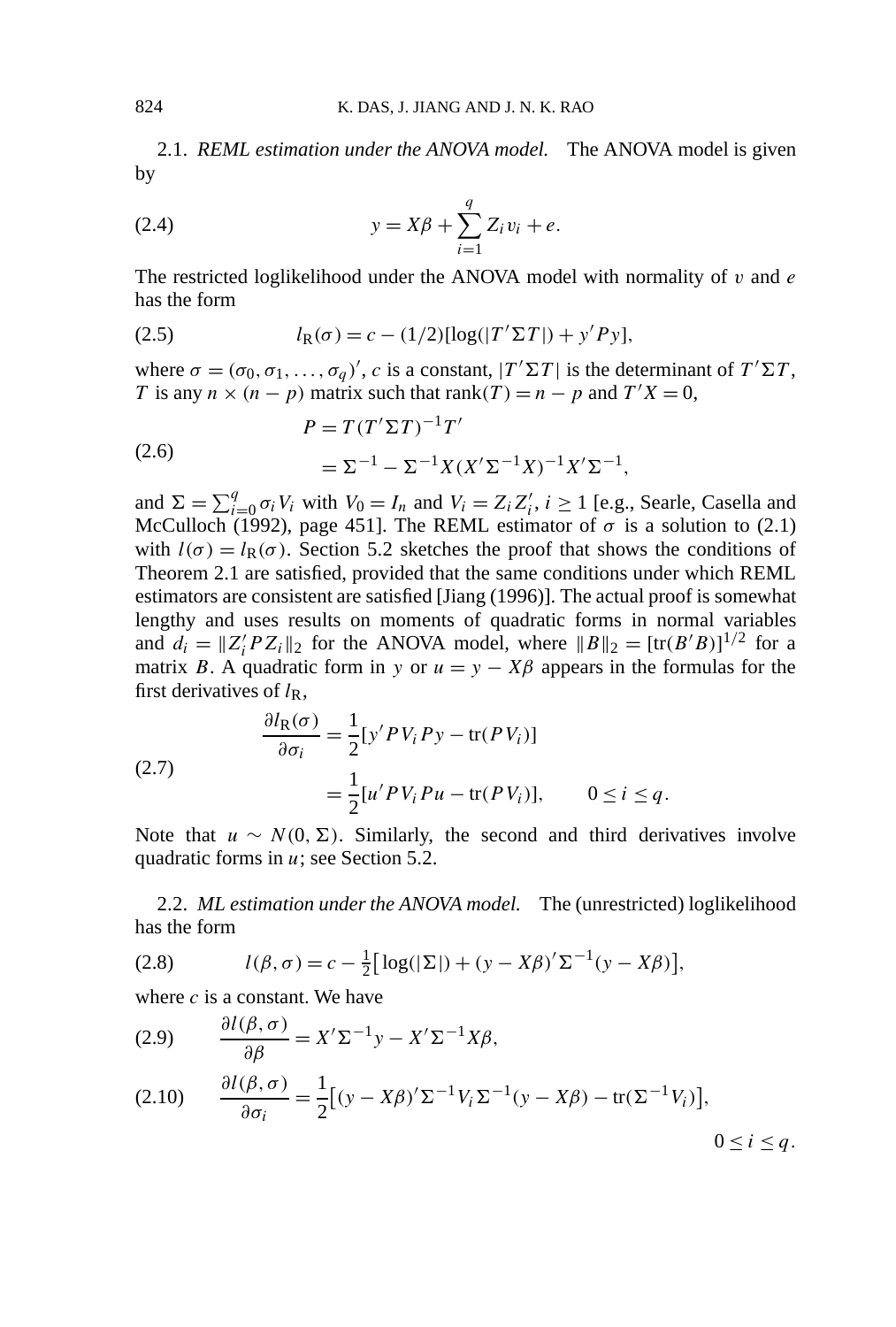Solving  $\partial l(\beta, \sigma)/\partial \beta = 0$  for  $\beta$ , we obtain from (2.9)  $\tilde{\beta}(\sigma) = (X^{\prime} \Sigma^{-1} X)^{-1} X^{\prime} \times$  $\Sigma^{-1}$ *y*. Substituting  $\tilde{\beta}(\sigma)$  for  $\beta$  in (2.8), and using (2.6), we obtain the profile loglikelihood

(2.11) 
$$
l_{P}(\sigma) = c - \frac{1}{2} [\log(|\Sigma|) + y' P y].
$$

It now follows that the MLE of  $\sigma$  is the solution of the equation

$$
\frac{\partial l_{\mathbf{P}}(\sigma)}{\partial \sigma} = 0.
$$

Note that  $l_P(\sigma)$  is not a loglikelihood function, but Theorem 2.1 does not require  $l(\sigma)$  to be a loglikelihood function, so we can take  $l(\sigma) = l_P(\sigma)$  in Theorem 2.1. Section 5.3 sketches the proof that shows the conditions of Theorem 2.1 are satisfied with the same  $d_i$  as in the REML case and the same set of conditions, provided *p*, the dimension of  $β$ , is bounded as *n* increases. Again, quadratic forms appear in the formulas for the first derivatives of  $l_P(\sigma)$ :

(2.13) 
$$
\frac{\partial l_P(\sigma)}{\partial \sigma_i} = \frac{1}{2} [y' P V_i P y - \text{tr}(\Sigma^{-1} V_i)]
$$

$$
= \frac{1}{2} [u' P V_i P u - \text{tr}(\Sigma^{-1} V_i)], \qquad 0 \le i \le q.
$$

Similarly, the second and third derivatives involve quadratic forms in  $u$ ; see Section 5.3.

2.3. *The Fay–Herriot model.* In Sections 2.1 and 2.2 we considered ML and REML estimations under the ANOVA model. Now we consider a different case, the Fay–Herriot model [Fay and Herriot (1979)]. This model has been considered by many authors; see Ghosh and Rao (1994) for a review and extensions.

Suppose that  $y_i$  is a scalar random variable such that

(2.14) 
$$
y_i = x'_i \beta + v_i + e_i, \qquad i = 1, ..., t,
$$

where the *v<sub>i</sub>*'s are i.i.d. ~  $N(0, \sigma)$ ,  $e_i$ 's are independent such that  $e_i \sim N(0, \phi_i)$ with known  $\phi_i$ , and  $v_i$ 's are independent of  $e_i$ 's. Furthermore,  $x_i$  is a known  $p \times 1$  vector of covariates, and  $\beta$  is an unknown vector of regression coefficients. In the context of small area estimation, *yi* denotes a survey estimate of the *i*th area mean  $\mu_i$  and  $e_i$  denotes the sampling error with known sampling variance, var( $e_i$ ) =  $\phi_i$ . Furthermore,  $\mu_i$  is modelled as  $\mu_i = x_i' \beta + v_i$  with model errors  $v_i$ .

Note that model (2.14) is not a special case of the ANOVA model. In fact, it may be considered as a special case of the longitudinal model introduced in Section 1. Model (2.14) may be written in matrix form as

$$
(2.15) \t\t y = X\beta + v + e,
$$

where  $y = (y_1, ..., y_t)'$ ,  $v = (v_1, ..., v_t)' \sim N(0, \sigma I_t)$ ,  $e = (e_1, ..., e_t)' \sim$  $N(0, \Phi)$  with  $\Phi = \text{diag}(\phi_1, \ldots, \phi_t)$ , *X* is  $t \times p$  with *i*th row  $x'_i$ , and *v*, *e* are independent.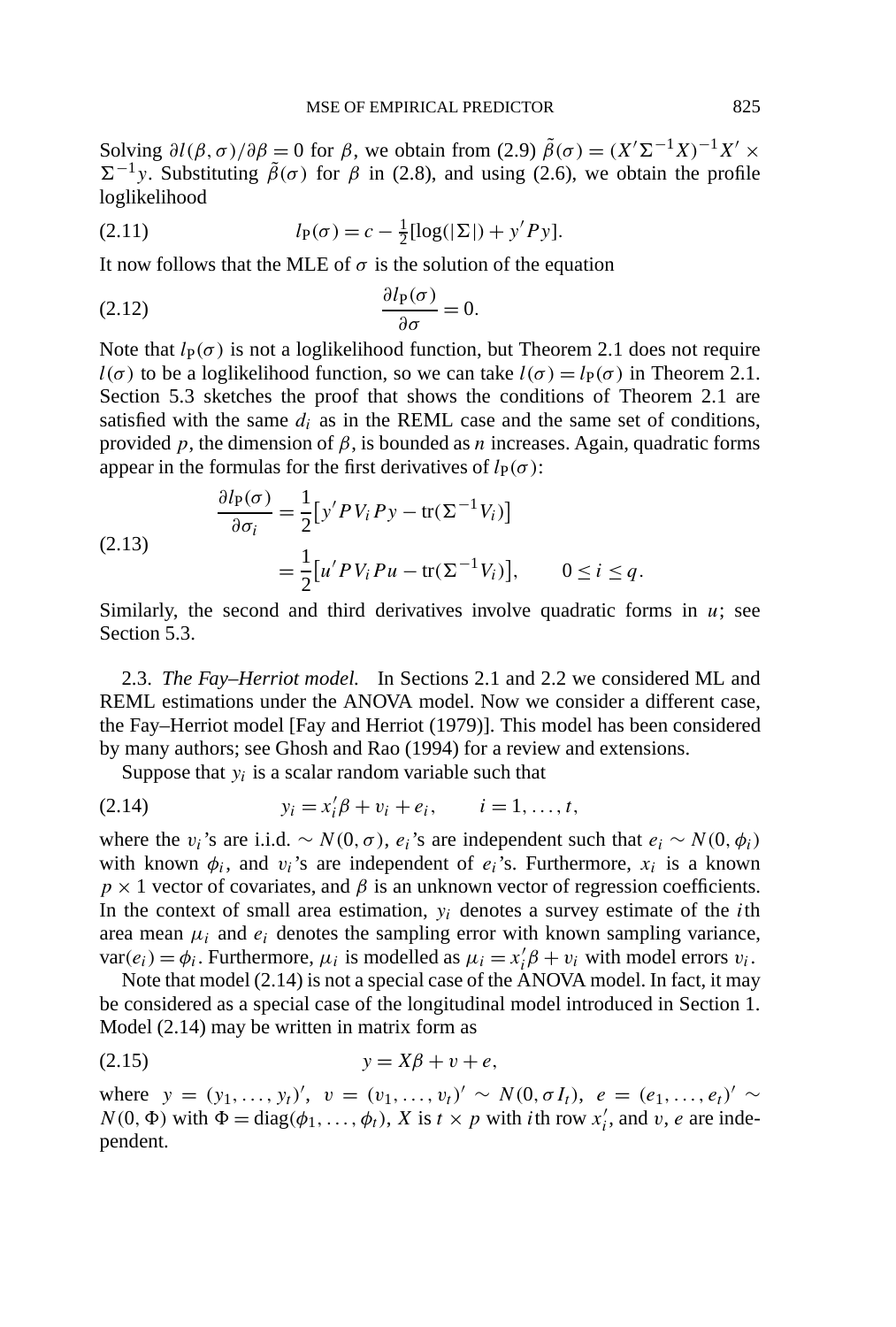Now consider REML and ML estimations under the Fay–Herriot model (2.15). In Section 5.6 we sketch the proofs that show the conditions of Theorem 2.1 are satisfied if REML or ML estimators of  $\sigma$  are used, provided that  $\sigma$  is positive and the  $\phi_i$ 's are bounded.

**3. MSE approximation.** We now obtain a second-order approximation to the MSE of EBLUP  $t(\hat{\sigma})$ . Under normality the MSE of  $t(\hat{\sigma})$  satisfies (1.5), that is,

(3.1) 
$$
MSE[t(\hat{\sigma})] = MSE[t(\sigma)] + E[t(\hat{\sigma}) - t(\sigma)]^{2},
$$

where  $MSE[t(\sigma)]$  is obtained from (1.4). It remains to approximate the last term on the right-hand side of (3.1).

THEOREM 3.1. *Suppose that the conditions of Theorem* 2.1 *are satisfied*. *Furthermore*, *suppose that t (σ ) can be expressed as*

(3.2) 
$$
t(\sigma) = \sum_{k=1}^{K} \lambda_k(\sigma) W_k(y),
$$

*where*  $K = O(d_{*}^{\alpha})$  *for some*  $\alpha \geq 0$ *, and the following terms are bounded for some*  $b > 2$  *and*  $\delta > 0$ :

(i) 
$$
\max_{1 \le k \le K} E|W_k(y)|^b,
$$

(ii) 
$$
\max_{1 \le k \le K} \sup_{\sigma} |\lambda_k(\sigma)|,
$$

(iii) 
$$
\sum_{k=1}^{K} \left| \frac{\partial \lambda_k(\sigma)}{\partial \sigma} \right|,
$$

(iv) 
$$
\sum_{k=1}^{K} \sup_{|\tilde{\sigma}-\sigma| \leq \delta} \left\| \frac{\partial^2 \lambda_k(\tilde{\sigma})}{\partial \sigma^2} \right\|,
$$

*where*  $||B|| = [\lambda_{\text{max}}(B'B)]^{1/2}$  *is the spectral norm of a matrix B.* If  $g > 8(1 +$  $α)(1 – 2/b)<sup>-1</sup>, then$ 

(3.3) 
$$
E[t(\hat{\sigma}) - t(\sigma)]^2 = E(h'A^{-1}a)^2 + o(d_*^{-2}),
$$

*where*  $h = \partial t(\sigma)/\partial \sigma$ ,  $A = E[\partial^2 l(\sigma)/\partial \sigma]$ , *and*  $a = \partial l(\sigma) \partial \sigma$ .

A sketch of the proof of Theorem 3.1 is given in Section 5.4. Note that normality is not required in Theorem 3.1. On the other hand, Theorem 3.1 requires that the predictor  $t(\sigma)$  have the form (3.2). In the next two subsections we show that this condition holds for balanced ANOVA models as well as for two longitudinal models. It is possible to replace (3.2) by some moment conditions on  $t(\sigma)$  and its first and second derivatives, provided that one considers instead a truncated version of  $\hat{\sigma}$ , which is defined as  $\hat{\sigma}$  if  $|\hat{\sigma}| \leq L_n$ , and is  $\sigma^*$  otherwise with  $\sigma^*$  being a known vector in  $\Theta$  and  $L_n$  a positive number such that  $L_n \to \infty$  as  $n \to \infty$ . The details of the latter approach are available at the web site given at the beginning of Section 5.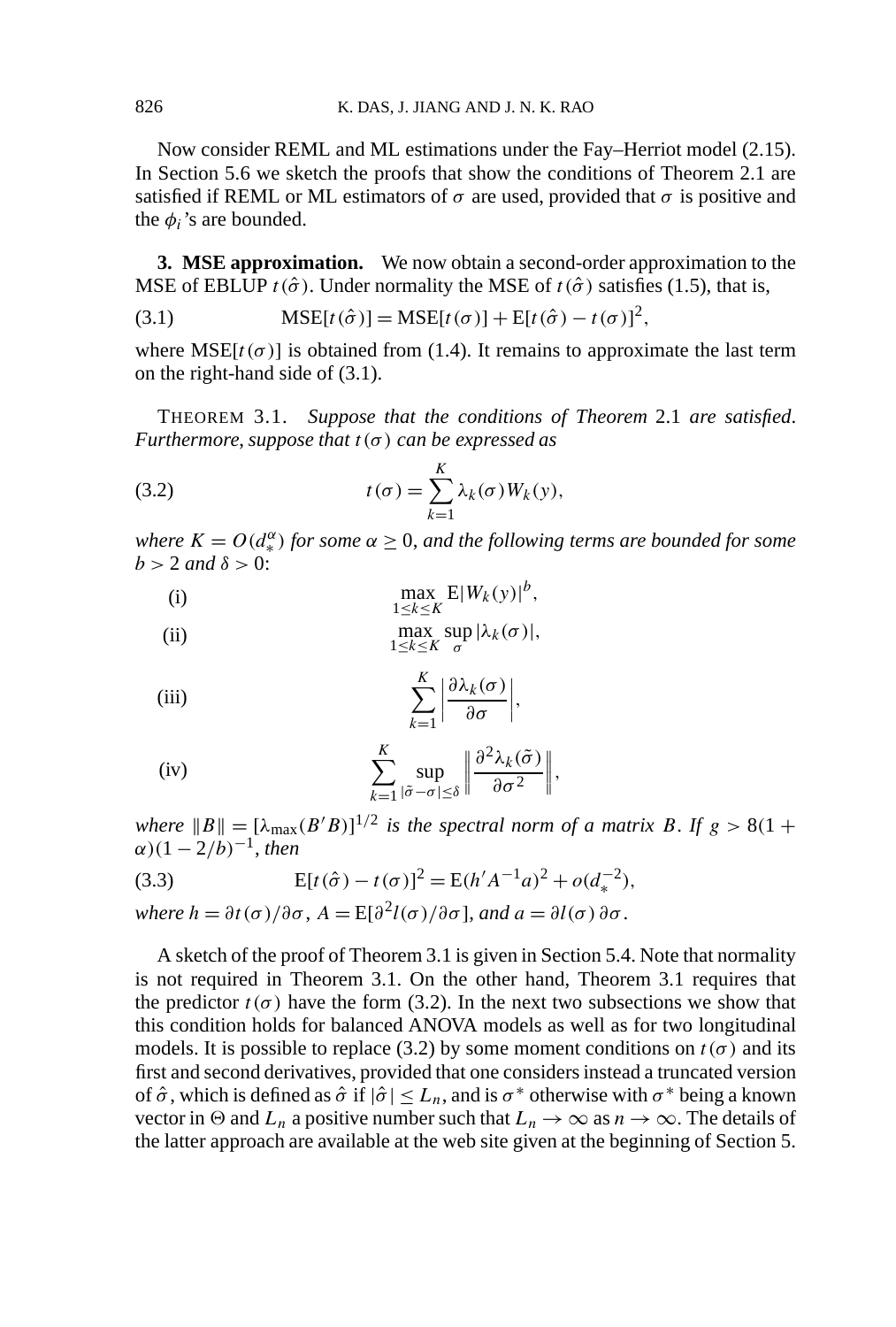3.1. *ANOVA model.* We first spell out  $E(h'A^{-1}a)^2$  for the ANOVA model with normality of  $v$  and  $e$ . We assume that the elements of the coefficient vectors *l* and *m* defining  $\mu = l'\beta + m'v$  are bounded, and  $|m| = O(1)$ . In fact, *m* typically consists of only a finite number of elements equal to 1 and the rest equal to 0. For the balanced case  $\tilde{\beta} = (X'X)^{-1}X'y$  does not depend on Σ. In this case  $h(\sigma) = \partial t(\sigma) / \partial \sigma = [\nabla s(\sigma)]' (I - \tilde{P}_X) u = [\nabla s(\sigma)]' u + \text{lower order terms},$ where  $u = Zv + e$ ,  $\nabla s(\sigma) = \partial s(\sigma) / \partial \sigma'$  and  $\tilde{P}_X = X(X'X)^{-1}X'$ . For the general unbalanced case  $\tilde{\beta}$  depends on  $\Sigma$  but the same expression still holds, that is,  $\frac{\partial t(\sigma)}{\partial \sigma} = [\nabla s(\sigma)]^{\prime} u +$  lower order terms. Using Lemma 3.1 below on higher moments of normal variables, we get

(3.4)  
\n
$$
E(h'A^{-1}a)^2 = tr \{ [\nabla s(\sigma)]' \Sigma [\nabla s(\sigma)] A^{-1} + o(d_*^{-2})
$$
\n
$$
= g_3(\sigma) + o(d_*^{-2}),
$$

when *a* is taken as  $\partial l_{R}(\sigma)/\partial \sigma$  corresponding to REML. Note that  $d_i^2$  is the diagonal element of the information matrix associated with  $\hat{\sigma}_i$  and represents the "effective sample size" for estimating  $\sigma_i$ .

LEMMA 3.1. *Let A*<sub>1</sub> *and A*<sub>2</sub> *be k* × *k symmetric matrices, and u* ∼ *N*(0*,* Σ)*, where*  $\Sigma$  *is*  $k \times k$  *and positive definite. Then the following hold:* 

(i)  $E[u\{u'A_ju - E(u'A_ju)\}u'] = 2\Sigma A_j \Sigma, j = 1, 2.$ 

(ii)  $E[{u'A_1u - E(u'A_1u)}\{u'A_2u - E(u'A_2u)\}] = 2tr(A_1 \Sigma A_2 \Sigma).$ 

 $\text{E}[u\{u'A_1u - \text{E}(u'A_1u)\}\{u'A_2u - \text{E}(u'A_2u)\}u'\} = 2\text{tr}(A_1\Sigma A_2\Sigma)\Sigma +$  $4\Sigma A_1 \Sigma A_2 \Sigma + 4\Sigma A_2 \Sigma A_1 \Sigma$ .

(iv) *Write*  $w_j = \lambda'_j u$ ,  $W_j = u'A_j u$ ,  $j = 1, ..., s$ , *where*  $\lambda_j$  *and*  $A_j$  *are nonstochastic of order*  $k \times 1$  *and*  $k \times k$ , *respectively. Then, for*  $w = (w_1, \ldots, w_s)'$ *and*  $W = (W_1, ..., W_s)^\prime$ ,

$$
E[w'(W - EW)]^2
$$
  
= tr( $\Sigma_w \Sigma_W$ ) + 4  $\sum_{j=1}^{s} \sum_{l=1}^{s} \lambda'_j \Sigma(A_j \Sigma A_l + A_l \Sigma A_j) \Sigma \lambda_l$ ,

*where*  $\Sigma_w$  *and*  $\Sigma_w$  *denote the covariance matrices of w and W*, *respectively.* 

The proofs of (i)–(iv) are immediate from Lemmas A.1 and A.2 of Prasad and Rao (1990).

It can be shown that (3.4) is also valid when *a* is taken as  $\partial l_P(\sigma)/\partial \sigma$ corresponding to ML. Thus, using  $(1.4)$ ,  $(3.1)$ ,  $(3.3)$  and  $(3.4)$ , we get

(3.5) 
$$
MSE[t(\hat{\sigma})] = g_1(\sigma) + g_2(\sigma) + g_3(\sigma) + o(d_*^{-2}),
$$

valid for both the REML estimator and the ML estimator of *σ* .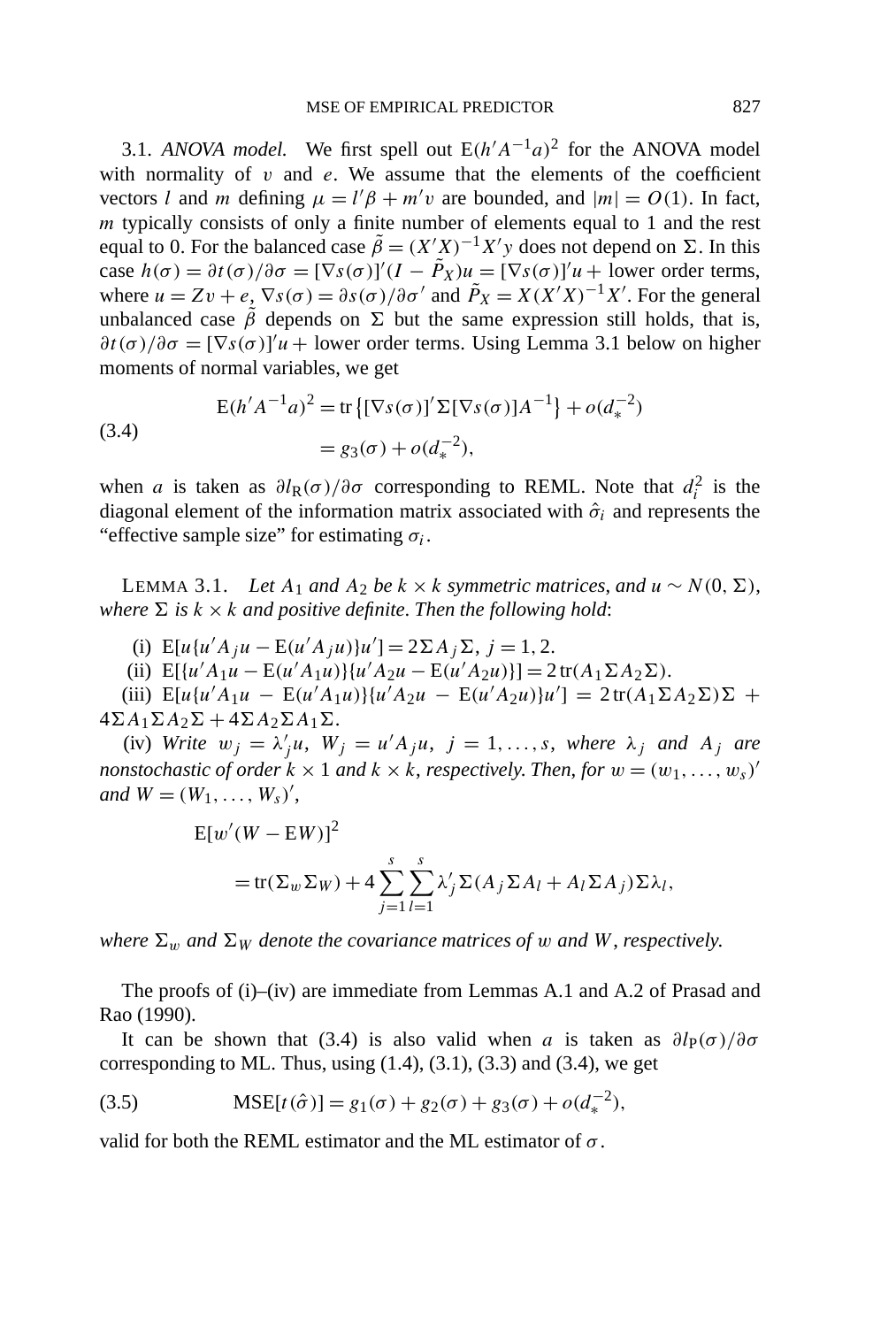Next, we show that the key condition (3.2) on  $t(\sigma)$  is satisfied for all balanced ANOVA models. Note that, based on the expression given by Proposition 3.1 below, all the other conditions of Theorem 3.1 are either trivial or known to be satisfied in the balanced case with normality [see Jiang (1996)]. Of course, the verification of (3.2) does not require normality.

A balanced *w*-factor linear mixed ANOVA model may be expressed as

$$
(3.6) \t\t y = X\beta + \sum_{i \in S} Z_i v_i + e,
$$

where *X* and *Zi*'s have the following expressions [e.g., Searle, Casella and McCulloch (1992), Rao and Kleffe (1988)]:  $X = \bigotimes_{l=1}^{w+1} \mathbf{1}_{n_l}^{s_l}$  with  $(s_1, \ldots, s_{w+1})$  ∈  $S_{w+1} = \{0, 1\}^{w+1}, Z_i = \bigotimes_{l=1}^{w+1} \mathbf{1}_{n_l}^{i_l}$  with  $(i_1, \ldots, i_{w+1}) \in S \subset S_{w+1}$ , where  $\otimes$ denotes the operation of a Kronecker product,  $n_l$  is the number of levels for factor *l*,  $\mathbf{1}_n$  represents the *n*-dimensional vector of 1's,  $\mathbf{1}_n^0 = I_n$  and  $\mathbf{1}_n^1 = \mathbf{1}_n$ . The  $(w + 1)$ st factor corresponds to "repetition within cells," and thus  $s_{w+1} = 1$  and *iw*+1 = 1*, i* ∈ *S*. We use 0 for the element  $(0, ..., 0)$  in  $S_{w+1}$  and let  $\overline{S} = \{0\} \cup S$ . The covariance matrix of *y* then has the form

(3.7) 
$$
\Sigma = \sigma_0 I_n + \sum_{i \in S} \sigma_i Z_i Z'_i
$$

$$
= \sum_{i \in S_{w+1}} \lambda_i \bigotimes_{l=1}^{w+1} J_{n_l}^{i_l},
$$

where  $J_n$  represents the  $n \times n$  matrix of 1's,  $J_n^0 = I_n$  and  $J_n^1 = J_n$ ;  $\lambda_i = \sigma_i$  if  $i \in \overline{S}$ , and  $\lambda_i = 0$  if  $i \notin \overline{S}$ .

Searle and Henderson (1979) showed that  $\Sigma^{-1}$  has the same form,

(3.8) 
$$
\Sigma^{-1} = \sum_{i \in S_{w+1}} \tau_i \bigotimes_{l=1}^{w+1} J_{n_l}^{i_l},
$$

where the coefficients  $\tau_i$  in (3.8) are computed by an algorithm. From a computational point of view, the Searle–Henderson algorithm is easy to operate. However, with such a form it may not be so easy to investigate theoretical properties of  $\Sigma^{-1}$ , which are important to the current paper. Jiang (2004) gives an alternative derivation of (3.8) with explicit expressions for the  $\tau_i$ 's; see Lemma 3.2. First, note that under the balanced model we have  $r_i = \prod_{i_l=0} n_l$ ,  $i \in S$ . This allows us to extend the definition of  $r_i$  to all  $i \in S_{w+1}$ . In particular,  $p = r_s = \prod_{s_l=0} n_l$ , and  $n = r_0 = \prod_{l=1}^{w+1} n_l$ . We shall use the abbreviations  $\{k_l = 1\}$  and so on for subsets of  $L = \{1, ..., w + 1\}$ . For example, if  $k, u \in S_{w+1}$ , then  $\{k_l = 1, u_l = 0\}$ means  $\{l \in L : k_l = 1, u_l = 0\}$ . Also, for  $i, j \in S_{w+1}, j \le i$  means  $j_l \le i_l, 1 \le l \le k_l$  $w + 1$ . Finally, |*B*| denotes the cardinality of set *B*.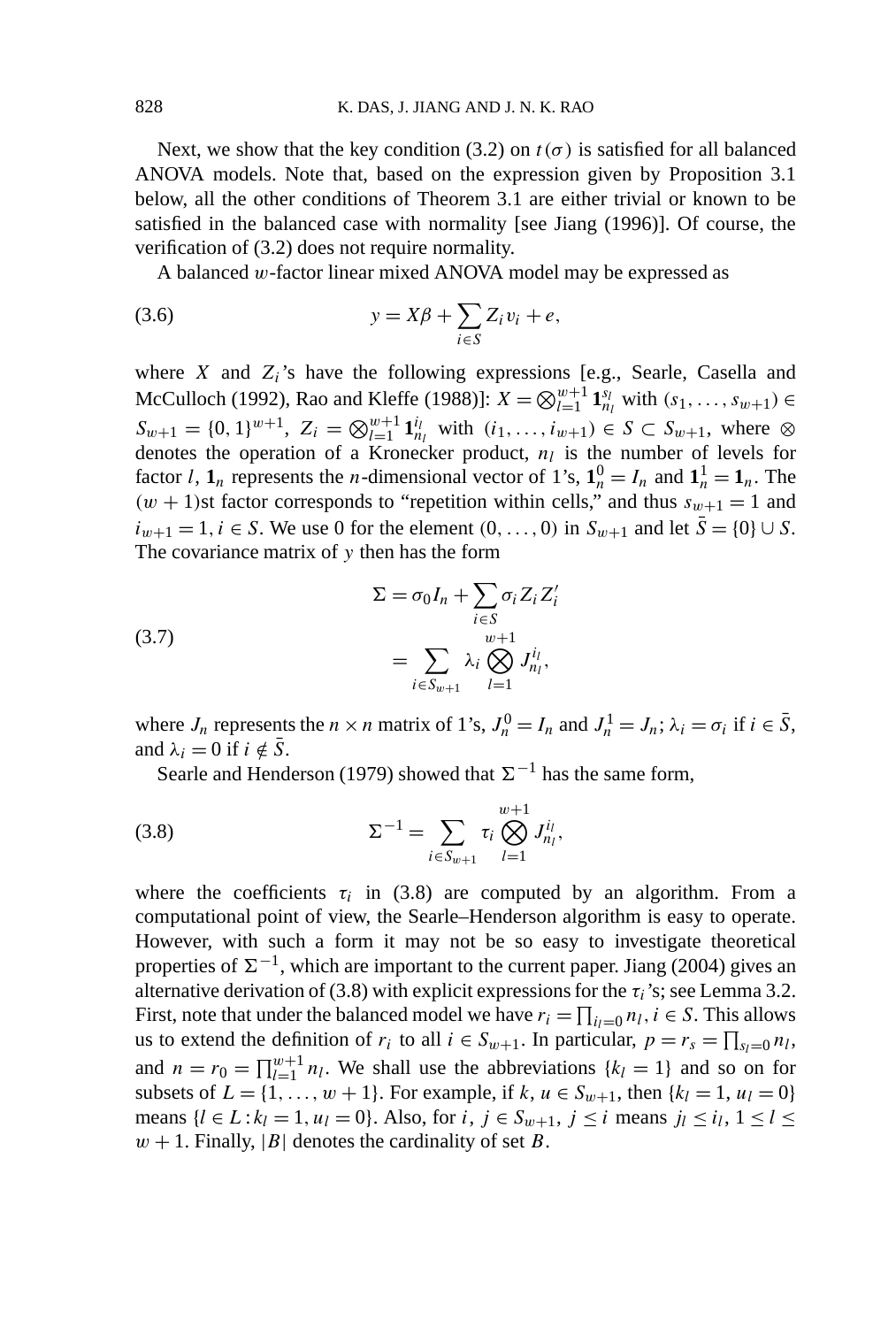LEMMA 3.2. *For any balanced w-factor mixed ANOVA model* (3.8) *holds with*

$$
(3.9) \qquad \tau_i = \left(\frac{r_i}{n}\right) \left\{ \sum_{j \in S_{w+1}} \frac{(-1)^{|\{i_l=1, j_l=0\}|} \mathbb{1}_{(j \le i)}}{\sigma_0 + \sum_{k \in S} \sigma_k(n/r_k) \mathbb{1}_{(k \le j)}} \right\}, \qquad i \in S_{w+1}.
$$

Using Lemma 3.2, the following proposition can be proved. A sketch of the proof is given in Section 5.5.

PROPOSITION 3.1. *For any balanced mixed ANOVA model, the BLUP*  $t(\sigma)$ *given by* (1.3) *can be expressed as* (3.2) *with*  $K \le 1 + |S|2^{w+1}$  [*hence*  $K = O(1)$ *and the terms below* (3.2) *bounded*].

*It is known that* (3.2) *also holds for some unbalanced ANOVA models*. *For example*, *see the nested error regression model discussed in the next subsection*, *which is also a special case of the longitudinal model*.

3.2. *The longitudinal model.* For longitudinal models the spelled-out expression for  $E(h'A^{-1}a)^2$  in (3.3) [up to a term  $o(d_*^{-2})$ ] is given in Datta and Lahiri (2000). In the following we show that the key condition  $(3.2)$  in Theorem 3.1 is satisfied for two special (and important) classes of longitudinal models: the Fay– Herriot model and the nested error regression model.

First consider the Fay–Herriot model (see Section 2.3). It is easy to show the following:

(3.10)  
\n
$$
l'\tilde{\beta} = \sum_{i=1}^{t} a_i(\sigma) y_i,
$$
\n
$$
m'\tilde{v} = \sum_{i=1}^{t} m_i \tilde{v}_i
$$
\n
$$
= \sum_{i=1}^{t} b_i(\sigma) y_i - \sum_{i,k=1}^{t} b_{i,k}(\sigma) y_k,
$$

where

$$
a_i(\sigma) = l' \left( \sum_{i=1}^t \frac{x_i x_i'}{\sigma + \phi_i} \right)^{-1} \frac{x_i}{\sigma + \phi_i},
$$
  
\n
$$
b_i(\sigma) = m_i \left( \frac{\sigma}{\sigma + \phi_i} \right),
$$
  
\n
$$
b_{i,k} = m_i \left( \frac{\sigma}{\sigma + \phi_i} \right) x_i' \left( \sum_{k=1}^t \frac{x_k x_k'}{\sigma + \phi_k} \right)^{-1} \left( \frac{\sigma}{\sigma + \phi_k} \right)
$$

*.*

We have the following result. The proof is straightforward.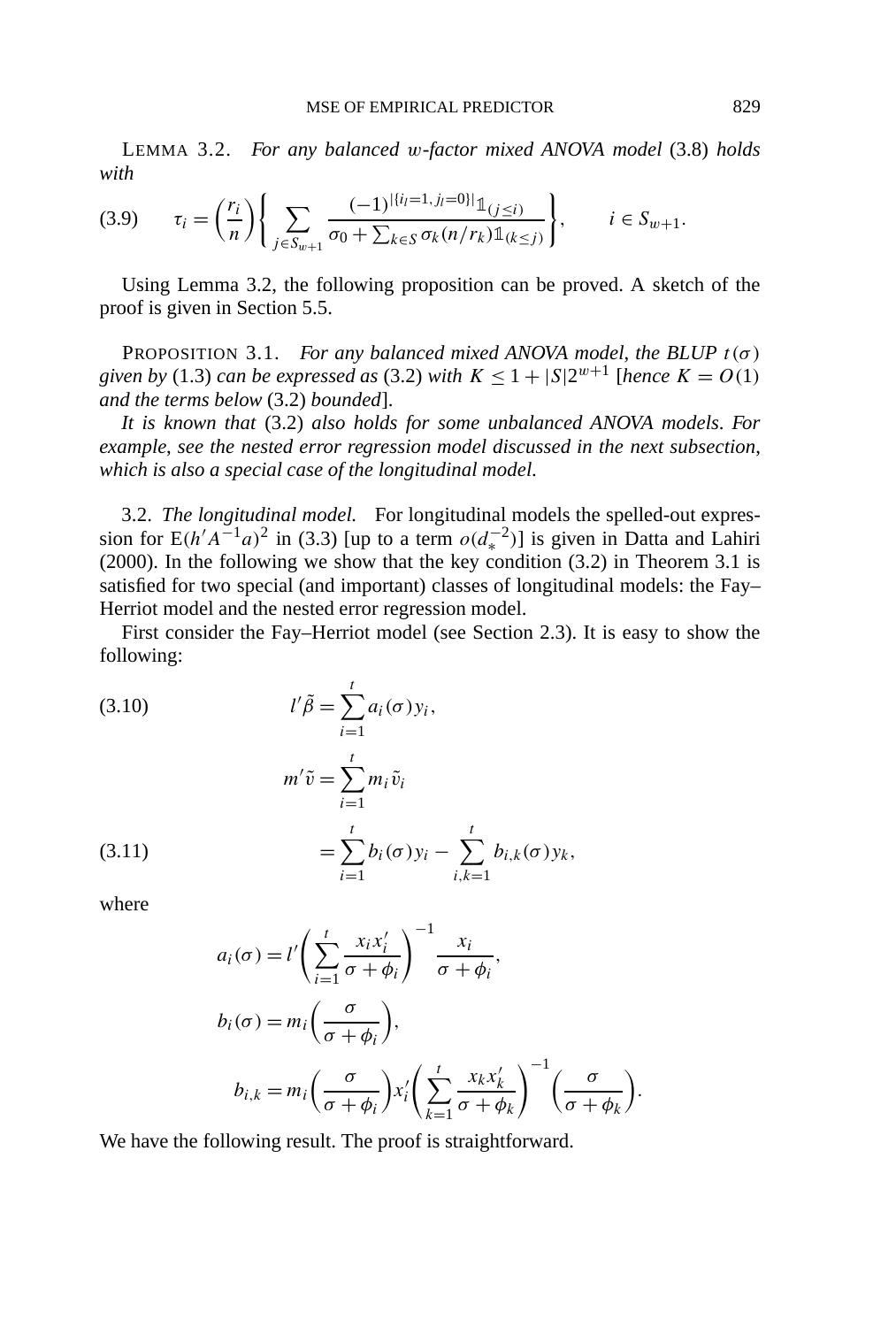PROPOSITION 3.2. *For the Fay–Herriot model* (2.14), *the BLUP*  $t(\sigma)$  *given by* (1.3) *can be expressed as* (3.2) *with*  $K = (t + 1)^2 - 1$  [*and the terms below* (3.2) *bounded*], *provided that* (i) *the φi*'*s are bounded from above and away from* 0; (ii)  $|x_i|, 1 \le i \le t$ , *are bounded*, *and so are* |*l*| *and*  $\sum_{i=1}^t |m_i|$ , *and*  $(iii)$   $\liminf \lambda_{\min}(t^{-1} \sum_{i=1}^{t} x_i x'_i) > 0.$ 

Next we consider the nested error regression model. Suppose that

(3.12) 
$$
y_{ij} = \beta_0 + x'_{ij}\beta + v_i + e_{ij}, \qquad j = 1, ..., n_i; i = 1, ..., t,
$$

where  $\beta = (\beta_u)_{1 \le u \le p-1}$  and  $\beta_u$ ,  $0 \le u \le p-1$ , are unknown regression coefficients;  $x_{ij}$ 's are known vectors of covariates;  $v_i$ 's are independent random effects with distribution  $N(0, \sigma_1)$ ;  $e_{ij}$ 's are independent errors with distribution  $N(0, \sigma_0)$ , and *v* and *e* are independent. W.l.o.g. let  $n_i \geq 1$ . For the nested error regression model (3.12)  $\ell/\tilde{\beta}$  and  $m'\tilde{\upsilon}$  can, again, be expressed as (3.10) and (3.11), where

$$
a_i(\sigma) = l' \left(\sum_{i=1}^t X_i' \Sigma_i^{-1} X_i\right)^{-1} X_i' \Sigma_i^{-1},
$$
  
\n
$$
b_i(\sigma) = m_i \left(\frac{\sigma_1}{\lambda_i}\right) \mathbf{1}_{n_i}',
$$
  
\n
$$
b_{i,k}(\sigma) = m_i \left(\frac{\sigma_1}{\lambda_i}\right) \mathbf{1}_{n_i}' X_i \left(\sum_{k=1}^t X_k' \Sigma_k^{-1} X_k\right)^{-1} X_k' \Sigma_k^{-1}.
$$

We have the following result. A sketch of the proof is given in Section 5.7.

PROPOSITION 3.3. *For the nested error regression model* (3.12) *the BLUP*  $t(\sigma)$  *given by* (1.3) *can be expressed as* (3.2) *with*  $K = O(t^2)$  [*and the terms below* (3.2) *bounded*], *provided that* (i)  $\sigma_0 > 0$ ; (ii)  $p, n_i, |x_{ij}|, 1 \le i \le t, 1 \le j \le n_i$ , are *bounded, and so are* |*l*| *and*  $\sum_{i=1}^{t} |m_i|$ *, and* (iii)  $\liminf \lambda_{\min}(t^{-a}S_a) > 0$ , *a* = 1*,* 2, where  $S_1 = \sum_{i=1}^t n_i \sum_{j=1}^{n_i} (x_{ij} - \bar{x}_i)(x_{ij} - \bar{x}_i)'$ ,  $S_2 = \sum_{i=1}^t \sum_{j=1}^{n_i} \sum_{k=1}^t \sum_{l=1}^{n_k} (x_{ij} - \bar{x}_i)$  $f(x_{ij} - x_{kl})'$  *and*  $\bar{x}_i = n_i^{-1} \sum_{j=1}^{n_i} x_{ij}$ .

Note that in both cases considered above  $d_*$  can be chosen as  $\sqrt{t}$ .

**4. Estimation of MSE.** We now turn to the estimation of MSE $[t(\hat{\sigma})]$ . We obtain an estimator mse $[t(\hat{\sigma})]$  correct to second order in the sense of  $E{\text{[mse}[t(\hat{\sigma})]} = \text{MSE}[t(\hat{\sigma})] + o(d_{\star}^{-2})$ . That is, the bias of mse[ $t(\hat{\sigma})$ ] in estimating  $MSE[t(\hat{\sigma})]$  is  $o(d_*^{-2})$ .

First, we have from  $(3.1)$  and  $(3.3)$ ,

(4.1)  
\n
$$
MSE[t(\hat{\sigma})] = MSE[t(\sigma)] + E(h'A^{-1}a)^{2} + o(d_{*}^{-2})
$$
\n
$$
= \eta(\sigma) + o(d_{*}^{-2}), \quad \text{say.}
$$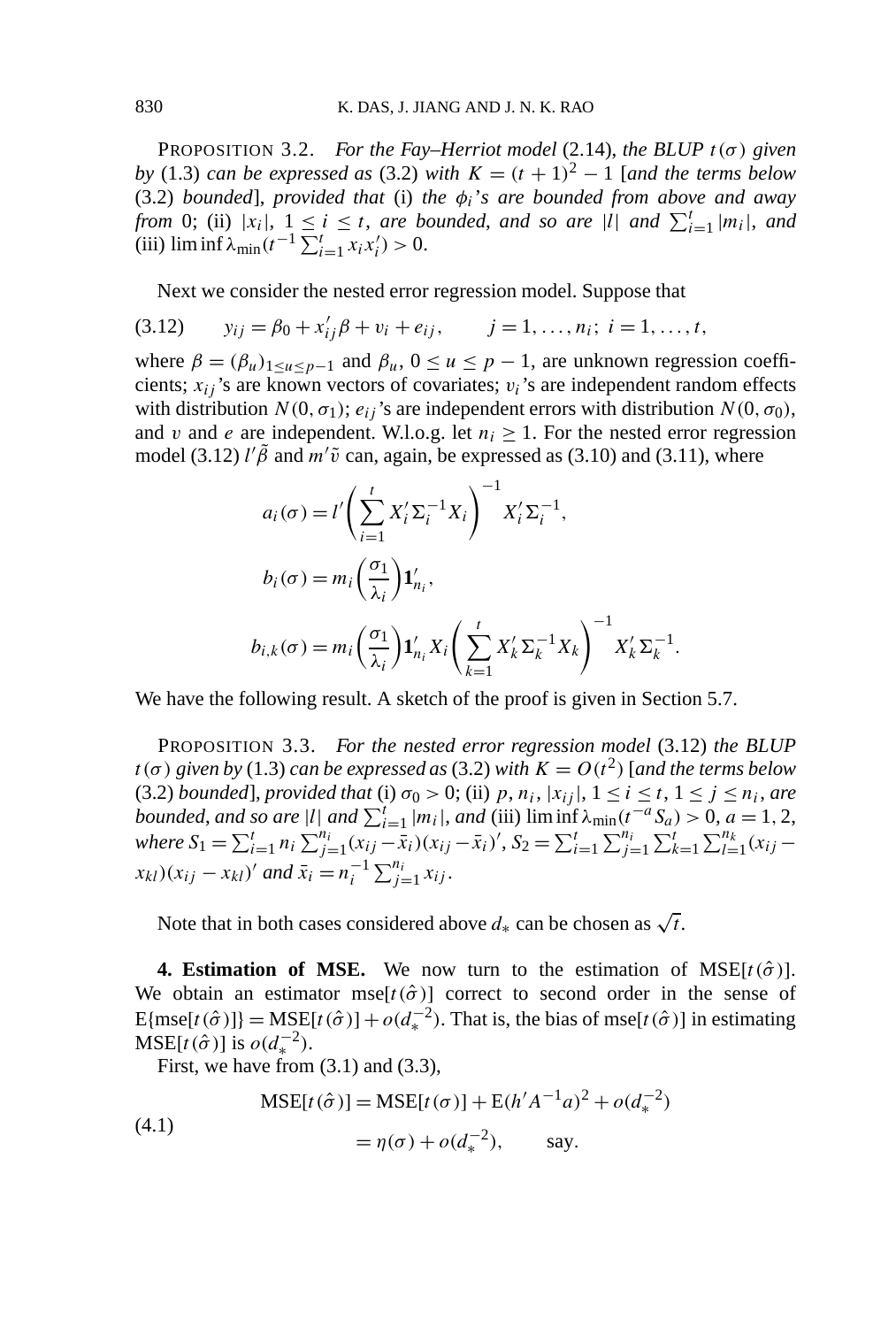We now define an estimator  $\hat{\eta}$  of  $\eta(\sigma)$  having the following property:

(4.2) 
$$
E(\hat{\eta}) = \eta(\sigma) + o(d_*^{-2}).
$$

It follows from (4.1) and (4.2) that the bias of  $\hat{\eta}$  in estimating MSE[ $t(\hat{\sigma})$ ] is  $o(d<sub>x</sub><sup>-2</sup>)$ . In addition to *a* and *A* defined in Section 2 (Theorem 2.1), let  $b = \partial \eta(\sigma)$ /  $∂σ = (b_i)$ ;  $B = ∂^2η(σ)/∂σ^2 = (b_{ij})$ ;  $F = ∂^2l(σ)/∂σ^2$ ,  $H_i = (∂^3l(σ)/∂σ_i ∂^2)$ and  $C = (a'A^{-1}h_i)_{1 \le i \le s}$ , where *s* is the dimension of  $\sigma$ . Also, let  $Q = D^{-1}AD^{-1}$ and  $W = Q^{-1} = (\overline{w_{ij}})$ . Let  $D^{-1}a = (\lambda_i)$ ,  $D^{-1/2}(F - A)D^{-1/2} = (\lambda_{ij})$  and  $D^{-1}H_iD^{-1} = (\lambda_{ijk})$ . We define the following vector, matrix and arrays:  $U_0 =$  $(u_i)$ ,  $U_1 = (u_{il})$ ,  $U_2 = (u_{jkl})$  and  $U_3 = (u_{jklmn})$ , where  $u_i = E(\lambda_i)$ ,  $u_{il} = E(\lambda_i \lambda_l)$ ,  $u_{ikl} = E(\lambda_{ik}\lambda_l)$  and  $u_{iklmn} = E(\lambda_{ikm}\lambda_l\lambda_n)$ . Note that all of these are functions of *σ* [e.g.,  $A = A(\sigma)$ ]. The norm of an *r*-way array ( $r \ge 3$ ) *U*, denoted by ||*U*||, is defined as the maximum of the absolute values of its elements. (The norm of a matrix is defined in Theorem 3.1.) Define

(4.3) 
$$
\Delta_0(\sigma) = -2b' A^{-1} E(a),
$$

(4.4) 
$$
\Delta_1(\sigma) = b' A^{-1} E(FA^{-1}a),
$$

(4.5) 
$$
\Delta_2(\sigma) = \frac{1}{2} E(a'A^{-1}BA^{-1}a),
$$

(4.6) 
$$
\Delta_3(\sigma) = -\frac{1}{2}b'A^{-1}E(CA^{-1}a).
$$

Finally, we define

(4.7) 
$$
\hat{\eta} = \eta(\hat{\sigma}) - \sum_{j=0}^{3} \Delta_j(\hat{\sigma}),
$$

provided that  $|\hat{\eta}| \le c_0 d_*^{\lambda}$ ; otherwise, let  $\hat{\eta} = \eta(\sigma^*)$ , where  $c_0$  and  $\lambda$  are known positive constants and  $\sigma^*$  is a given point in  $\Theta$ .

THEOREM 4.1. *The estimator η*ˆ *given above satisfies the property* (4.2) *provided that*

(i) *η(*·*) is three times continuously differentiable and the following are*  $bounded: \eta(\sigma), |b|, ||B||$  and

$$
\sup_{\tilde{\sigma}\in S_{\delta}(\sigma)}\left|\frac{\partial^3 \eta(\tilde{\sigma})}{\partial \sigma_i \partial \sigma_j \partial \sigma_k}\right|, \qquad 1 \le i, j, k \le s,
$$

*where*  $\delta$  *is a positive number and*  $S_{\delta}(\sigma) = {\tilde{\sigma} : |\tilde{\sigma}_i - \sigma_i| \leq \delta d_* / d_i, 1 \leq i \leq s}.$ 

(ii) *The conditions of Theorem 2.1 hold with*  $g > 8 + 4\lambda$  *and*  $l(\sigma)$  *four times continuously differentiable with respect to σ* .

(iii) *The gth moments of the following are bounded*:

$$
\frac{1}{\sqrt{d_j d_k}} \left| \frac{\partial^3 l(\sigma)}{\partial \sigma_i \partial \sigma_j \partial \sigma_k} - \mathbf{E} \left[ \frac{\partial^3 l(\sigma)}{\partial \sigma_i \partial \sigma_j \partial \sigma_k} \right] \right|, \qquad \frac{1}{d_j d_k} \left| \frac{\partial^3 l(\sigma)}{\partial \sigma_i \partial \sigma_j \partial \sigma_k} \right|
$$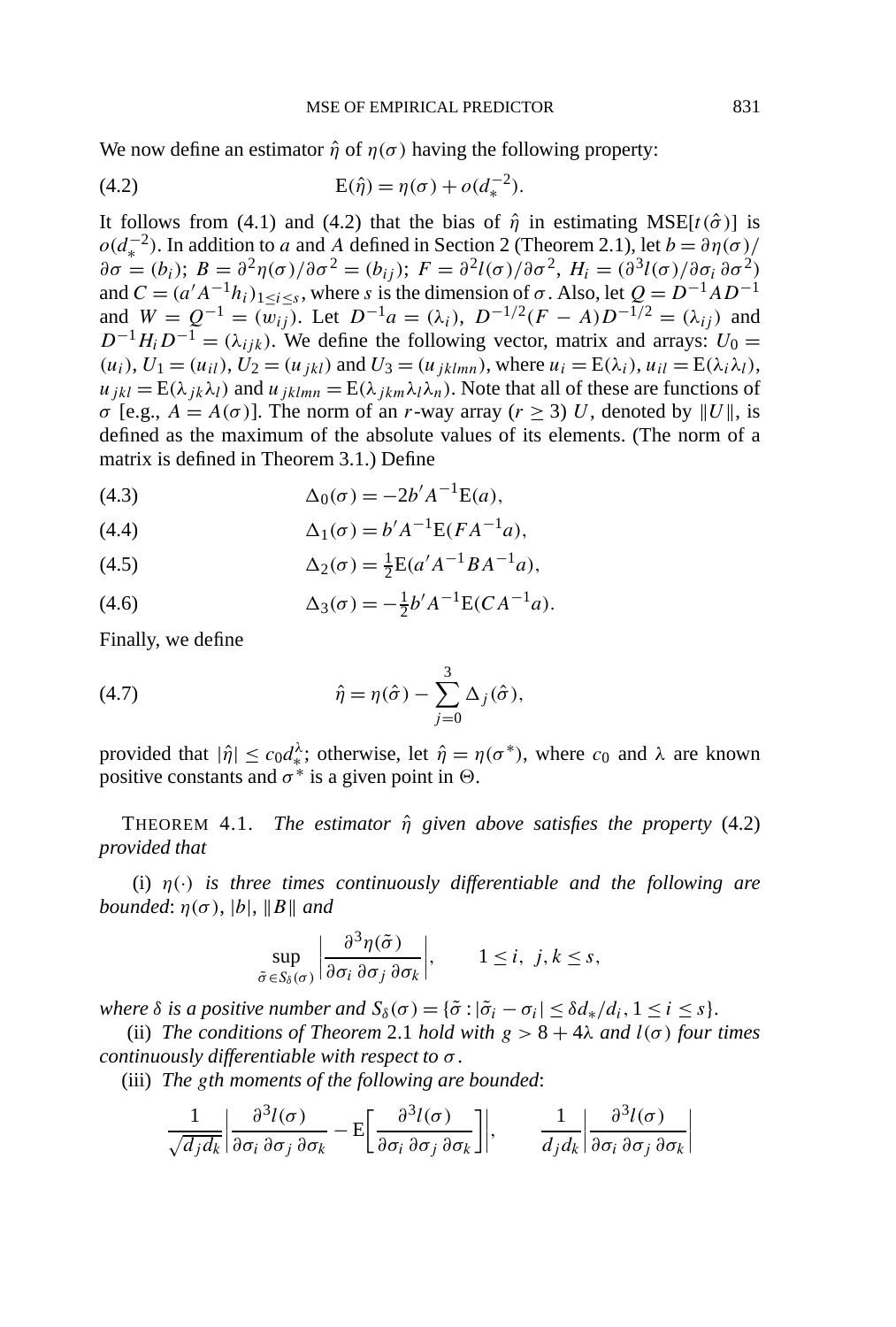*and*

$$
\frac{d_*^2}{d_i d_j d_k d_l} \sup_{\tilde{\sigma} \in S_{\delta}(\sigma)} \left| \frac{\partial^4 l(\tilde{\sigma})}{\partial \sigma_i \partial \sigma_j \partial \sigma_k \partial \sigma_l} \right|, \qquad 1 \le i, j, k, l \le s.
$$

 $\sup_{\tilde{\sigma}\in S_{\delta}(\sigma)}$   $\|Q(\tilde{\sigma}) - Q(\sigma)\| \to 0$  *and*  $\sup_{\tilde{\sigma}\in S_{\delta}(\sigma)}$   $\|U_j(\tilde{\sigma}) - U_j(\sigma)\| \to 0$ ,  $j = 1, 2, 3, as \delta \rightarrow 0$  *uniformly in n*.

(v)  $|E(a)|$  *is bounded and*  $\sup_{\tilde{\sigma}\in S_{\delta}(\sigma)} |E(a)|_{\sigma=\tilde{\sigma}} - E(a)| \rightarrow 0$  *as*  $\delta \rightarrow 0$ *uniformly in n*.

A sketch of the proof is given in Section 5.8.

COROLLARY 4.1. *If condition* (v) *of Theorem* 4.1 *is strengthened to*

(4.8)  $E(a) = 0$ ,

*then* (4.2) *holds*, *in which η*ˆ *is given as in Theorem* 4.1 *except that in* (4.7) *the summation is from* 1 *to* 3.

The estimator  $\hat{\eta}$  considered in Theorem 4.1 is truncated when its value exceeds some (large) threshold. Such a truncation is needed only for establishing the asymptotic result. In practice one does not need to truncate the estimator (because it can be argued that for a given value of  $\hat{\eta}$  there are always constants  $c_0$  and  $\lambda$ such that  $|\hat{\eta}| \leq c_0 d_*^{\lambda}$ ). On the other hand, a similar result may be obtained for  $\hat{\eta}$ without truncation, provided that  $\hat{\sigma}$  is replaced by its truncated version (defined above Section 3.1). The details of such a result are available at the web site given at the beginning of Section 5.

4.1. *REML and ML under the ANOVA model.* In Section 5.9 we give sketches of a proof that shows the conditions of Theorem 4.1 are satisfied if the REML estimator of  $\sigma$  is used, provided that the same conditions under which the REML estimators are consistent [Jiang (1996)] are satisfied. It can be shown that similar results also hold for ML estimation, but we omit the details. According to (3.5), in both REML and ML cases we have  $η(σ) = g<sub>1</sub>(σ) + g<sub>2</sub>(σ) + g<sub>3</sub>(σ)$ . However, there is a difference between the two in terms of the spelled-out formulas for MSE estimation. This difference is due to the fact that (4.8) holds for REML but not for ML.

First consider REML. Letting  $a = a_R$ ,  $l(\sigma) = l_R(\sigma)$  and  $A = A_R$ , we have  $E(a_R) = 0$ , and the *(i, j)* element of  $A_R$  is given by  $-(1/2)$ tr $(PV_iPV_j)$ . Furthermore, we have  $\Delta_0(\sigma) = 0$ ,  $\Delta_1(\sigma) = b^{\prime} A_R^{-1} w_R(\sigma) + o(d_*^{-2})$ , where  $w_R(\sigma) = (w_{0,R}, \ldots, w_{q,R})'$  with  $w_{i,R} = -\text{tr}\{A_R^{-1}[\text{tr}(P V_i PV_j PV_k)]_{0 \leq j,k \leq q}\}, i =$  $0, ..., q$ ; Δ<sub>2</sub>(σ) = −*g*<sub>3</sub>(σ) + *o*( $d<sub>∗</sub><sup>-2</sup>$ ), where *g*<sub>3</sub>(σ) is given by (3.4) with *A* = *A*<sub>R</sub> and  $\Delta_3(\sigma) = -b'A_R^{-1}w_R(\sigma) + o(d_*^{-2})$ . Thus for REML we have  $\sum_{j=0}^3 \Delta_j(\sigma) =$  $-g_3(\sigma) + o(d_*^{-2})$ . It follows from (4.7) that for REML  $\hat{\eta} = \hat{\eta}_R$ , where

(4.9) 
$$
\hat{\eta}_{R} = g_1(\hat{\sigma}_{R}) + g_2(\hat{\sigma}_{R}) + 2g_3(\hat{\sigma}_{R}),
$$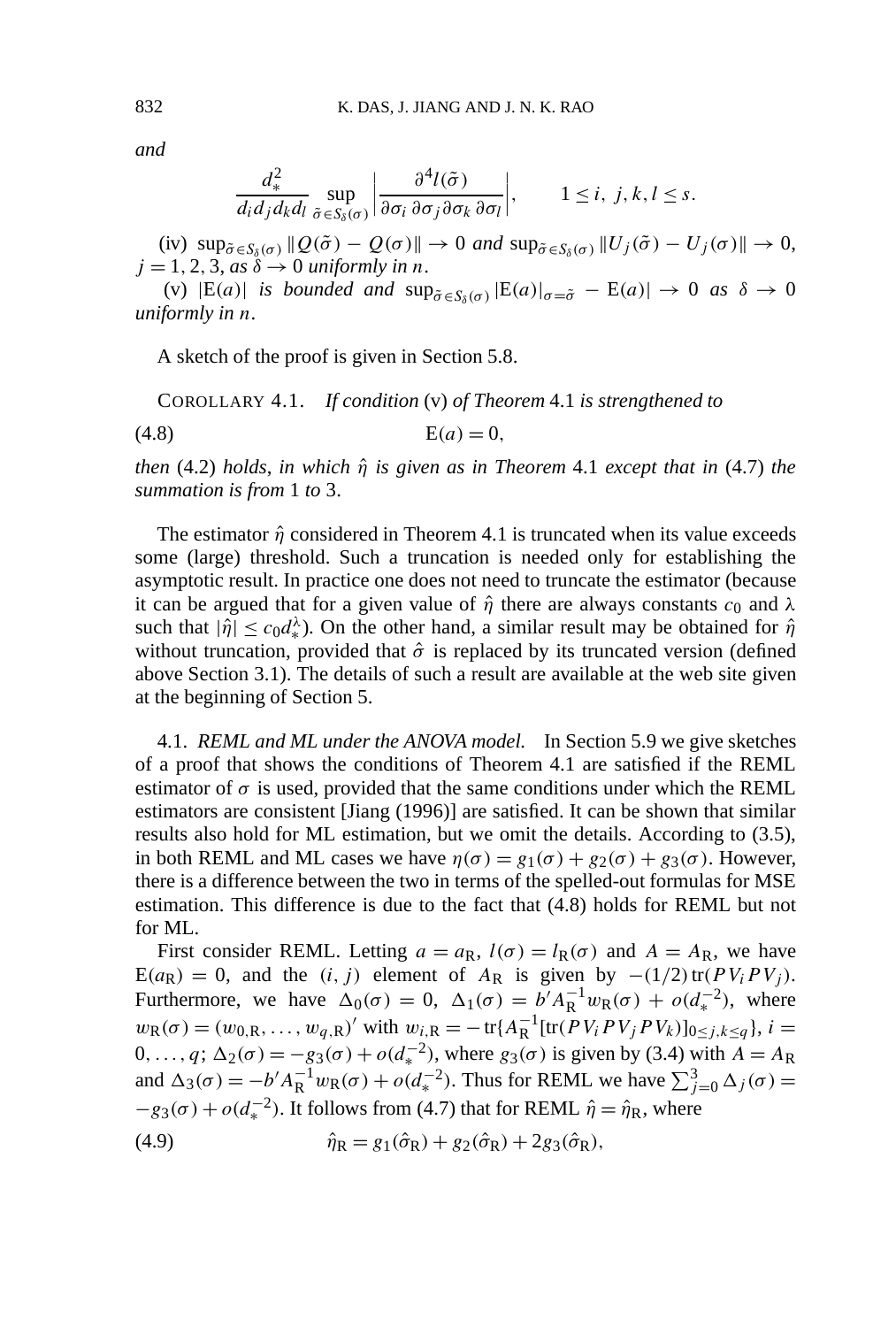where  $\hat{\sigma}_R$  is the REML estimator of  $\sigma$ . The MSE estimator  $\hat{\eta}_R$  given by (4.9) depends on the data *y* only through  $\hat{\sigma}_{R}$ . An alternative MSE estimator that is data specific can be obtained by using the following estimator of  $g_3(\sigma)$ :

$$
(4.10) \qquad \tilde{g}_3(\hat{\sigma}_R) = (y - X\tilde{\beta})'[\nabla s(\sigma)]' A_R^{-1}[\nabla s(\sigma)](y - X\tilde{\beta})|_{\sigma = \hat{\sigma}_R},
$$

where  $\tilde{\beta}$  is the BLUE given below (1.3). It can be shown that  $E[\tilde{g}_3(\hat{\sigma}_R)] =$  $g_3(\sigma) + o(d_*^{-2})$ . The estimator (4.10) is obtained from (3.4) by replacing  $\Sigma$  by  $\hat{\Sigma} = (y - X\hat{\beta}_{R})(y - X\hat{\beta}_{R})'.$ 

Now consider ML. For simplicity, we assume that  $rank(X) = p$  is bounded. Then, similarly, letting  $a = a_M$ ,  $l(\sigma) = l_P(\sigma)$  and  $A = A_M$  for ML, we have  $E(a_M) = -g_{M0}(\sigma) = -g_{M0}$  with  $g_{M0,i} = (1/2) tr[(\Sigma^{-1} - P)V_i]$ ,  $i =$ 0*,...,q*. Furthermore, Δ<sub>0</sub>(σ) = 2*b*<sup>*'*</sup> $A_M^{-1}$ g<sub>M0</sub>; Δ<sub>1</sub>(σ) = *b<sup>'</sup>* $A_M^{-1}$ *w*<sub>M</sub> − *b*<sup>'</sup> $A_M^{-1}$ g<sub>M0</sub> +  $o(d_*^{-2})$ , where  $w_M$  is  $w_R$  with *P* replaced by  $\Sigma^{-1}$ ;  $\Delta_2(\sigma) = -g_3(\sigma) + o(d_*^{-2})$ and  $\Delta_3(\sigma) = -b'A_M^{-1}w_M + o(d_*^{-2})$ . Also,  $b'A_M^{-1}g_{M0} = (\partial g_1/\partial \sigma)'A_M^{-1}g_{M0} +$  $o(d_*^{-2}) = g_{10}(\sigma) + o(d_*^{-2})$ , say. Thus for ML we have  $\sum_{j=0}^{3} \Delta_j(\sigma) = g_{10}(\sigma)$  $g_3(\sigma) + o(d_*^{-2})$ , hence  $\hat{\eta} = \hat{\eta}_M$ , where

(4.11) 
$$
\hat{\eta}_M = g_1(\hat{\sigma}_M) + g_2(\hat{\sigma}_M) + 2g_3(\hat{\sigma}_M) - g_{10}(\hat{\sigma}_M),
$$

where  $\hat{\sigma}_{\text{M}}$  is the ML estimator of  $\sigma$ . Similar to the REML case, a data-specific estimator can be obtained by using  $\tilde{g}_3(\hat{\sigma}_M)$  instead of  $g_3(\hat{\sigma}_M)$ .

4.2. *REML and ML under the longitudinal model.* For longitudinal models the spell-out of (4.7) [up to a term  $o(d<sub>∗</sub><sup>-2</sup>)$ ] is given by Datta and Lahiri (2000) for REML and ML estimation. Note that, similar to the previous subsection, there is a difference between using REML and ML. In the following we give regularity conditions such that the conditions of Theorem 4.1 are satisfied for longitudinal models. The assumption that  $G_i$  and  $R_i$  are linear functions of  $\sigma$  can be relaxed.

We consider REML estimation. Similar results also hold for ML but we shall omit the details. Let  $\sigma = (\sigma_0, \ldots, \sigma_q)'$ . Suppose that

- 1. *G<sub>i</sub>* and  $R_i$  are linear in  $\sigma$  such that  $||G_i||$ ,  $||R_i||$ ,  $||\partial G_i/\partial \sigma_j||$ ,  $||\partial R_i/\partial \sigma_j||$ ,  $0 \le j \le q$ , and  $\|\Sigma_i^{-1}\|$  are bounded, and, as  $\tilde{\sigma} \to \sigma$ ,  $\max_{1 \le i \le t} \|G_i(\tilde{\sigma}) G_i(\sigma)$   $\to$  0,  $\|R_i(\tilde{\sigma}) - R_i(\sigma)\|$   $\to$  0 uniformly in *t*:
- 2.  $\sigma \in \Theta^0$ , the interior of  $\Theta$ .
- 3. The following are bounded:  $p, n_i$ ,  $||X_i||$ ,  $||Z_i||$ ,  $|l|$  and  $\sum_{i=1}^{t} |m_i|$ .
- 4.  $\liminf_{t\to\infty} \lambda_{\min}(t^{-1}\sum_{i=1}^t B_i) > 0$ ,  $\liminf_{t\to\infty} \lambda_{\min}(t^{-1}\sum_{i=1}^t X_i' \sum_i^{-1} X_i) > 0$ , where *B<sub>i</sub>* is the  $(q + 1) \times (q + 1)$  matrix whose  $(j, k)$  element is tr $(\Sigma_i^{-1} \Sigma_{i,j} \times$  $\Sigma_i^{-1} \Sigma_{i,k}$ ) with  $\Sigma_{i,j} = \partial \Sigma_i / \partial \sigma_j$ . Then the conditions of Theorem 4.1 are satisfied for the longitudinal model. A sketch of the proof is given in Section 5.10.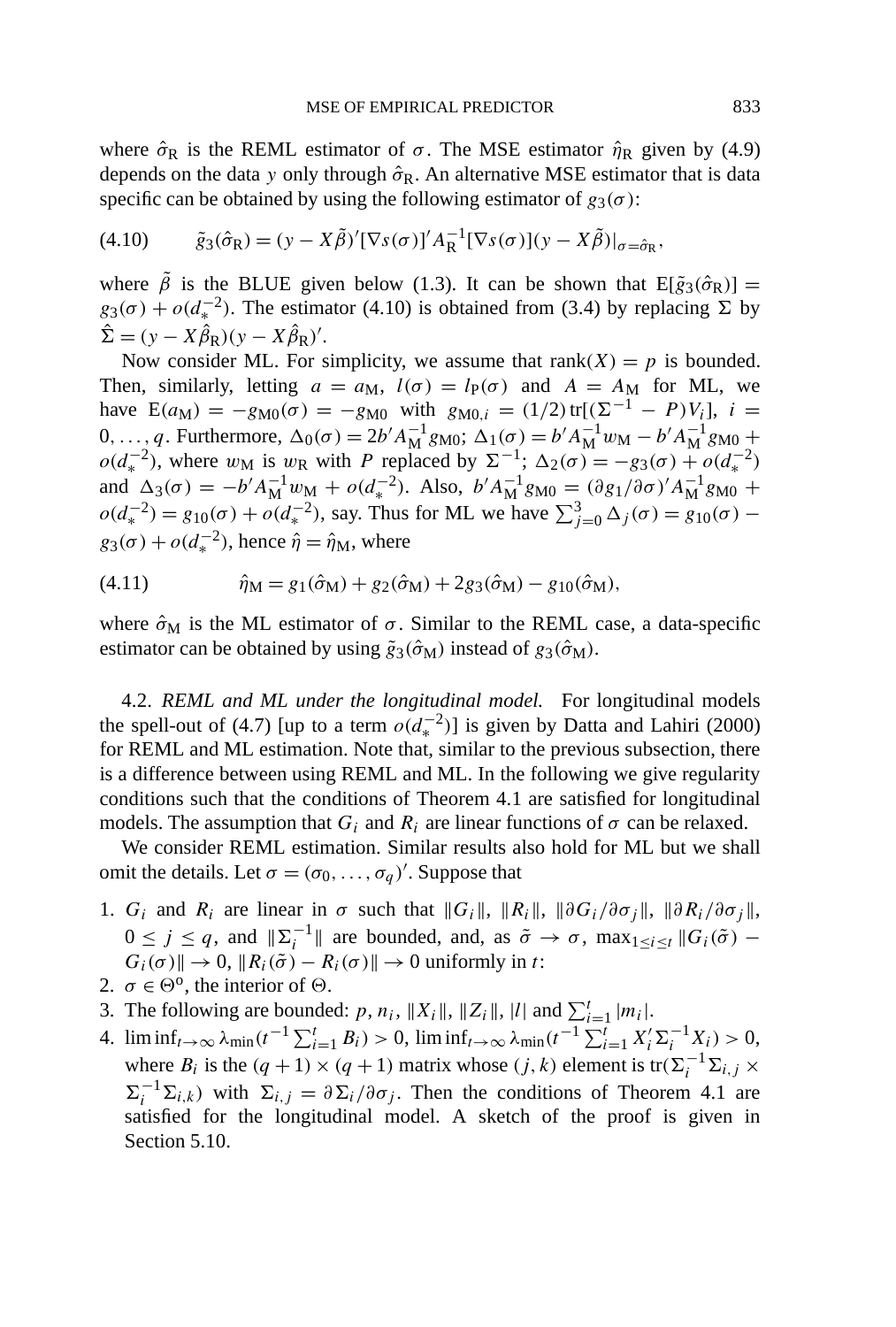**5. Sketches of proofs.** In this section we give very brief sketches of the proofs involved in this paper. These include proofs of the theorems and other technical details. The detailed proofs are available at the following web site address: http://anson.ucdavis.edu/jiang/jp8.pdf.

5.1. *Regarding Theorem* 2.1. Let  $\sigma_* = \sigma - A^{-1}a$  and  $\mathcal{B} = B_1 \cap B_2$ , where  $B_1 = {\vert \xi \vert \leq (|\lambda|/2)d_*^{1-\rho}}$  and  $B_2 = {\vert \vert \eta \vert \vert (1+|\lambda|^{-1}|\xi|)^2 + (s^{3/2}/3)\zeta(1+|\lambda|^{-1}|\xi|)^3}$  $|\lambda|/2$  with  $\xi = D^{-1}a$ ,  $\lambda = \lambda_{\text{max}}(D^{-1}AD^{-1})$ ,  $\eta = D^{-1}(\partial^2 l(\sigma))$  $\partial \sigma^2 - A/D^{-1}$  and  $\zeta = \max_{i,j,k} \{M_{ijk}(y)/d_i d_j d_k\}$ . It can be shown that, on  $\mathcal{B}$ ,  $l(\tilde{\sigma}) - l(\sigma_*) < 0$  if  $|D(\tilde{\sigma} - \sigma_*)| = 1$ . Since the function  $l(\tilde{\sigma})$  cannot attain its maximum over the set  $\{\tilde{\sigma} : |D(\tilde{\sigma} - \sigma_*)| \leq 1\}$  at the boundary of the set, the maximum must be attained in the interior. Thus, there is a solution to (2.1) in  $\{\tilde{\sigma} : |D(\tilde{\sigma} - \sigma_*)| < 1\}$ . Let  $\hat{\sigma}$  be the solution to (2.1) closest to  $\sigma_*$ . It can be shown that, on  $\mathcal{B}, \hat{\sigma} \in \Theta$ ,  $\partial l(\hat{\sigma})/\partial \sigma = 0$  and  $|D(\hat{\sigma} - \sigma)| < d_{*}^{1-\rho}$ . Furthermore, by Taylor expansion it can be shown that, on  $\mathcal{B}, \hat{\sigma} - \sigma = -A^{-1}a + r_1 + r_2$  such that  $|r_1| \leq d_*^{-1-\rho}u_1$ ,  $|r_2| \leq d_*^{-2\rho}u_2$  with  $E(u_j^g)$ ,  $j = 1, 2$ , bounded. Finally, it can be shown that  $P(B_1^c) \le c_1 d_*^{-(1-\rho)g}$  and  $P(B_2^c) \le c_2 d_*^{-g/4}$  for some constants *c*<sup>1</sup> and *c*2.

5.2. *Regarding Section* 2.1*.* The following lemmas are used to verify that the conditions of Theorem 2.1 are satisfied.

**LEMMA 5.1.** *Let Q be a symmetric matrix and*  $\xi \sim N(0, I)$ *. Then for any*  $g \geq 2$  *there is a constant c that only depends on <i>g such that*  $E|\xi'Q\xi - E\xi'Q\xi|$ <sup>*g*</sup>  $\leq$  $c\|\overline{Q}\|_2^g.$ 

LEMMA 5.2. *For any matrices* A, B and C, we have  $|\text{tr}(ABC)| \leq ||B||$ .  $||A||_2 \cdot ||C||_2$ , provided that the matrix product is well defined.

LEMMA 5.3. *Let*  $a_i$ ,  $b_i$  *be real numbers and*  $\delta_i \geq 0$  *such that*  $a_i \leq b_i + \Delta_a$ ,  $1 \leq$  $i \leq s$ , where  $\Delta_a = \sum_{j=1}^s \delta_j a_j$ . If  $\Delta = \sum_{j=1}^s \delta_j < 1$ , then  $a_i \leq b_i + (1 - \Delta)^{-1} \Delta_b$ ,  $1 \leq i \leq s$ , where  $\Delta_b = \sum_{j=1}^s \delta_j b_j$ .

We also use the following expressions for second and third derivatives of  $l_R(\sigma)$ :

(5.1)  
\n
$$
\frac{\partial^2 I_R(\sigma)}{\partial \sigma_i \partial \sigma_j} = \frac{1}{2} tr(PV_i P V_j) - u' P V_i P V_j P u,
$$
\n
$$
\frac{\partial^3 I_R(\sigma)}{\partial \sigma_i \partial \sigma_j \partial \sigma_k} = u' P V_i P V_j P V_k P u
$$
\n
$$
+ u' P V_j P V_k P V_i P u + u' P V_k P V_i P V_j P u
$$
\n(5.2)  
\n
$$
- \frac{1}{2} [tr(P V_i P V_j P V_k) + tr(P V_i P V_k P V_j)].
$$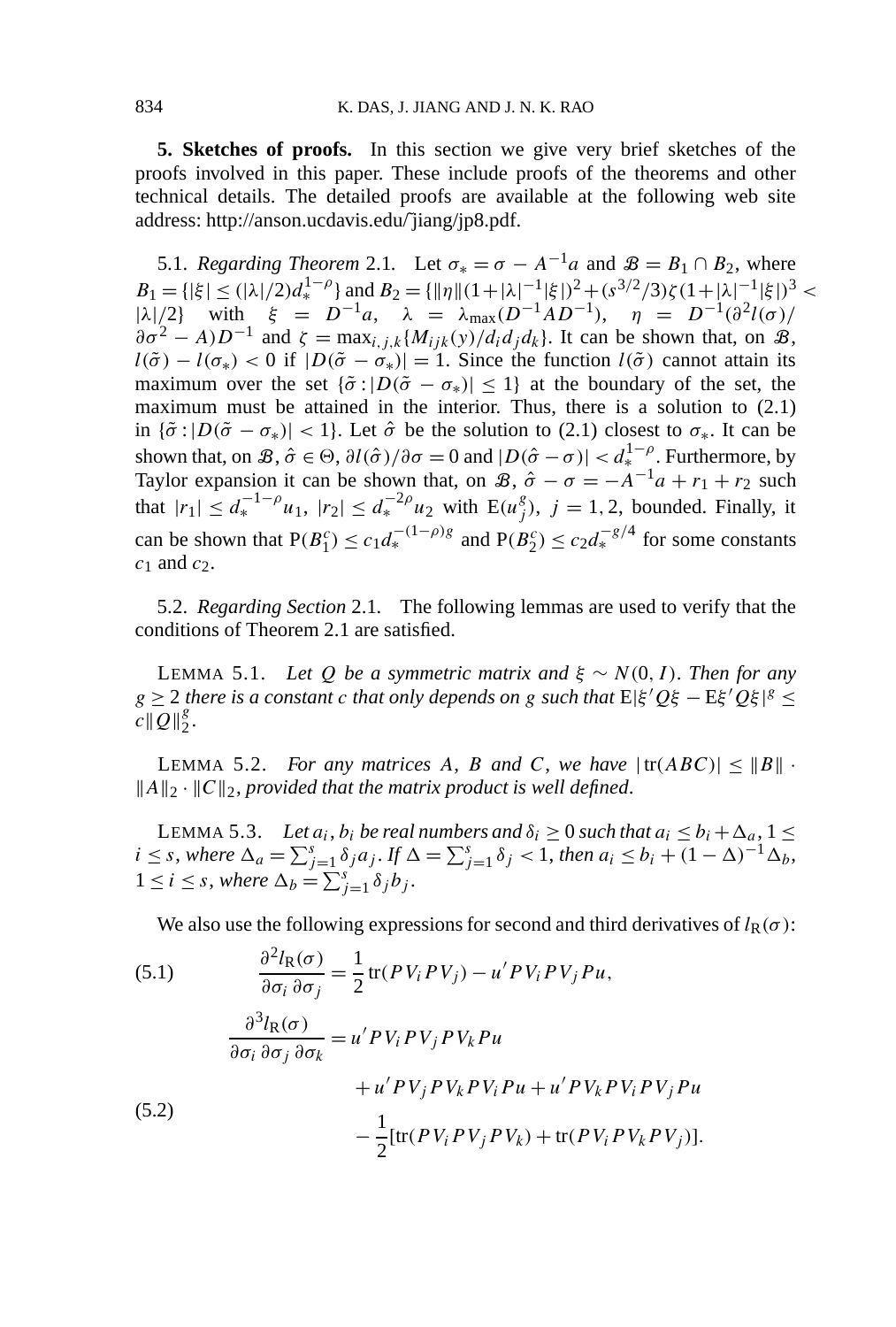Note that the second and third derivatives are involved in the conditions of Theorem 2.1.

5.3. *Regarding Section* 2.2*.* In addition to (2.13), we have

(5.3)  
\n
$$
\frac{\partial^2 l_P(\sigma)}{\partial \sigma_i \partial \sigma_j} = \frac{1}{2} tr(\Sigma^{-1} V_i \Sigma^{-1} V_j) - u' P V_i P V_j P u,
$$
\n
$$
\frac{\partial^3 l_P(\sigma)}{\partial \sigma_i \partial \sigma_j \partial \sigma_k} = u' P V_i P V_j P V_k P u
$$
\n
$$
+ u' P V_j P V_k P V_i P u + u' P V_k P V_i P V_j P u
$$
\n(5.4)  
\n
$$
- \frac{1}{2} [tr(\Sigma^{-1} V_i \Sigma^{-1} V_j \Sigma^{-1} V_k) + tr(\Sigma^{-1} V_i \Sigma^{-1} V_k \Sigma^{-1} V_j)].
$$

From these expressions we obtain the following relationships:

(5.5)  
\n
$$
\frac{\partial l_{P}(\sigma)}{\partial \sigma_{i}} = \frac{\partial l_{R}(\sigma)}{\partial \sigma_{1}} + tr(PV_{i}) - tr(\Sigma^{-1}V_{i}),
$$
\n
$$
\frac{\partial^{2} l_{P}(\sigma)}{\partial \sigma_{i} \partial \sigma_{j}} = \frac{\partial^{2} l_{R}(\sigma)}{\partial \sigma_{i} \partial \sigma_{j}} + \frac{1}{2} [tr(\Sigma^{-1} V_{i} \Sigma^{-1} V_{j}) - tr(PV_{i} PV_{j})],
$$
\n
$$
\frac{\partial^{3} l_{P}(\sigma)}{\partial \sigma_{i} \partial \sigma_{j} \partial \sigma_{k}} = \frac{\partial^{3} l_{R}(\sigma)}{\partial \sigma_{i} \partial \sigma_{j} \partial \sigma_{k}} + \frac{1}{2} (I_{1} - J_{1} + I_{2} - J_{2}),
$$

where  $I_1 = \text{tr}(PV_i PV_j PV_k)$ ,  $I_2 = \text{tr}(PV_i PV_k PV_j)$  and  $J_r$  is  $I_r$  with P replaced by  $\Sigma^{-1}$ ,  $r = 1, 2$ . We assume that  $p = \text{rank}(X)$  is bounded. Then it can be shown that  $|\text{tr}(\Sigma^{-1}V_i) - \text{tr}(PV_i)| \leq p\sigma_i^{-1}, |\text{tr}(\Sigma^{-1}V_i\Sigma^{-1}V_j) - \text{tr}(PV_iPV_j)| \leq$  $3p(\sigma_i \sigma_j)^{-1}$  and  $|\text{tr}(\Sigma^{-1} V_i \Sigma^{-1} V_j \Sigma^{-1} V_k) - \text{tr}(PV_i PV_j PV_k)| \leq 7p(\sigma_i \sigma_j \sigma_k)^{-1}$ . Thus, by the result of the previous subsection, it can be shown that the conditions of Theorem 2.1 are satisfied.

5.4. *Regarding Theorem* 3.1. Let  $\rho = 3/4$ . By Theorem 2.1 and Taylor expansion it can be shown that  $t(\hat{\sigma}) - t(\sigma) = -h'A^{-1}a + r$ , where  $|r| \leq$  $d_{*}^{-2\rho}u$  and E( $u^{2}$ ) is bounded. Thus, we have E[ $t(\hat{\sigma}) - t(\sigma)$ ]<sup>2</sup> = E(·)<sup>2</sup>**1**<sub>B</sub> +  $E(\cdot)^2 \mathbf{1}_{\mathcal{B}^c}$ , where  $(\cdot)^2$  denotes  $[t(\hat{\sigma}) - t(\sigma)]^2$ . The first term =  $E(h'A^{-1}a)^2 \mathbf{1}_{\mathcal{B}}$  +  $O(d_*^{-(1+2\rho)}) + O(d_*^{-4\rho})$ , while  $E(h'A^{-1}a)^2 \mathbf{1}_{\mathcal{B}^c} = O(d_*^{-2-\nu})$  for some  $\nu > 0$ .

5.5. *Regarding Proposition* 3.1*.* First, the following identity can be established:

(5.6)  

$$
P = \Sigma^{-1} - \Sigma^{-1} X (X' \Sigma^{-1} X)^{-1} X' \Sigma^{-1}
$$

$$
= \left\{ I_n - \left( \frac{p}{n} \right) X X' \right\} \Sigma^{-1}.
$$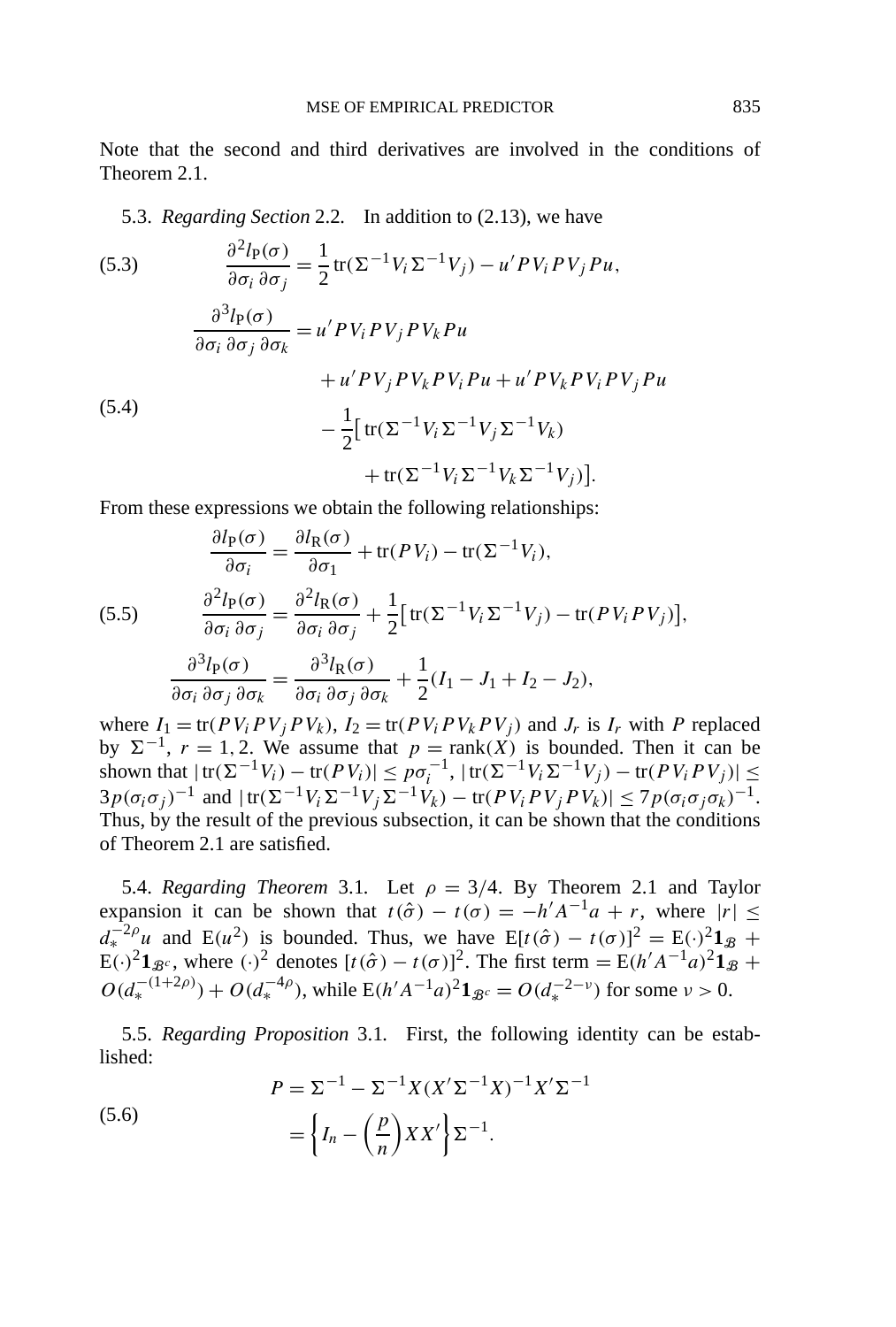By the definition of BLUP for *v*, Lemma 3.2 and (5.6), it can be shown that  $\tilde{v}_i = \sum_{k \in S_{w+1}} \sigma_i \tau_k W_{i,k}$ *y*, where the  $\tau_k$ 's are given by (3.9) and

$$
W_{i,k} = Z_i' \bigg\{ I_n - \bigg( \frac{p}{n} \bigg) XX' \bigg\} \bigotimes_{l=1}^{w+1} J_{n_l}^{k_l}, \qquad k \in S_{w+1}.
$$

5.6. *Regarding the Fay–Herriot model.* For REML estimation, the restricted loglikelihood is given by  $l_R(\sigma) = c - (1/2)(\log |T' \Sigma T| + y' P y)$ , where *c* is a constant, *T* is as in Section 2.1 and  $P = T(T^{\prime} \Sigma T)^{-1}T^{\prime}$  = the middle term of (5.6) with  $\Sigma = \sigma I + \Phi$ . Suppose that  $\sigma > 0$  and the  $\phi_i$ 's are bounded. Then it can be shown that the conditions of Theorem 2.1 are satisfied with  $D = d = \sqrt{t}$ . A similar result can be proved for ML estimation, in which case one considers the profile loglikelihood  $l_P(\sigma) = c - (1/2)[\log |\Sigma| + y'Py]$ .

5.7. *Regarding Proposition* 3.3. First note that  $X_i = (\mathbf{1}_{n_i} x_i)$ , where the *j*th row of  $x_i$  is  $x'_{ij}$ . Also, we have  $\Sigma_i = \sigma_0 I_{n_i} + \sigma_1 J_{n_i}$ , thus  $\Sigma_i^{-1} = \lambda_i^{-1} I_{n_i} +$  $\gamma n_i \lambda_i^{-1} (I_{n_i} - \bar{J}_{n_i}),$  where  $\gamma = \sigma_1/\sigma_0$ ,  $\lambda_i = \lambda_i(\sigma) = \sigma_0 + n_i \sigma_1$  and  $\bar{J}_{n_i} = J_{n_i}/n_i$ . Therefore, we can write

$$
\sum_{i=1}^{t} X_i' \Sigma_i^{-1} X_i = \begin{pmatrix} A & B' \\ B & C + \gamma D \end{pmatrix},
$$

where  $A = \sum_{i=1}^{t} n_i / \lambda_i$ ,  $B = \sum_{i=1}^{t} x_i' \mathbf{1}_{n_i} / \lambda_i$ ,  $C = \sum_{i=1}^{t} x_i' x_i / \lambda_i$  and  $D =$  $\sum_{i=1}^{t} (n_i/\lambda_i) x_i'(I_{n_i} - \bar{J}_{n_i}) x_i$ . Thus,

(5.7) 
$$
\left(\sum_{i=1}^{t} X_{i}^{\prime} \Sigma_{i}^{-1} X_{i}\right)^{-1} = \left(\begin{array}{cc} Q & -A^{-1} B^{\prime} R \\ -A^{-1} R B & R \end{array}\right),
$$

where  $Q = [A - B'(C + \gamma D)^{-1}B]^{-1}$  and  $R = (C + \gamma D - A^{-1}BB')^{-1}$ . It can be shown that  $AC - BB' \geq S_2/2\lambda_M^2$ , where  $\lambda_M = \max_i \lambda_i = \sigma_0 + n_{\max} \sigma_1$  with  $n_{\text{max}} = \max_i n_i$ . It follows, by conditions (ii) and (iii), that  $||R|| \leq \lambda_M / t (\delta_1 \gamma + \delta_2)$ , where  $\delta_a$ ,  $a = 1, 2$ , are some positive constants. Then, using the identity  $Q =$  $A^{-1} + A^{-2}B'RB$ , one can show  $||Q|| \leq c(\lambda_M/t)$ , where *c* is a constant.

5.8. *Regarding Theorem* 4.1*.* The proof of Theorem 4.1 requires the following lemmas [see Jiang, Lahiri and Wan (2002)].

LEMMA 5.4. *For any nonsingular matrices P* , *Q and nonnegative integer q*,

$$
Q^{-1} = \left(\sum_{r=0}^{q} [P^{-1}(P-Q)]^r\right) P^{-1} + [P^{-1}(P-Q)]^{q+1} Q^{-1}.
$$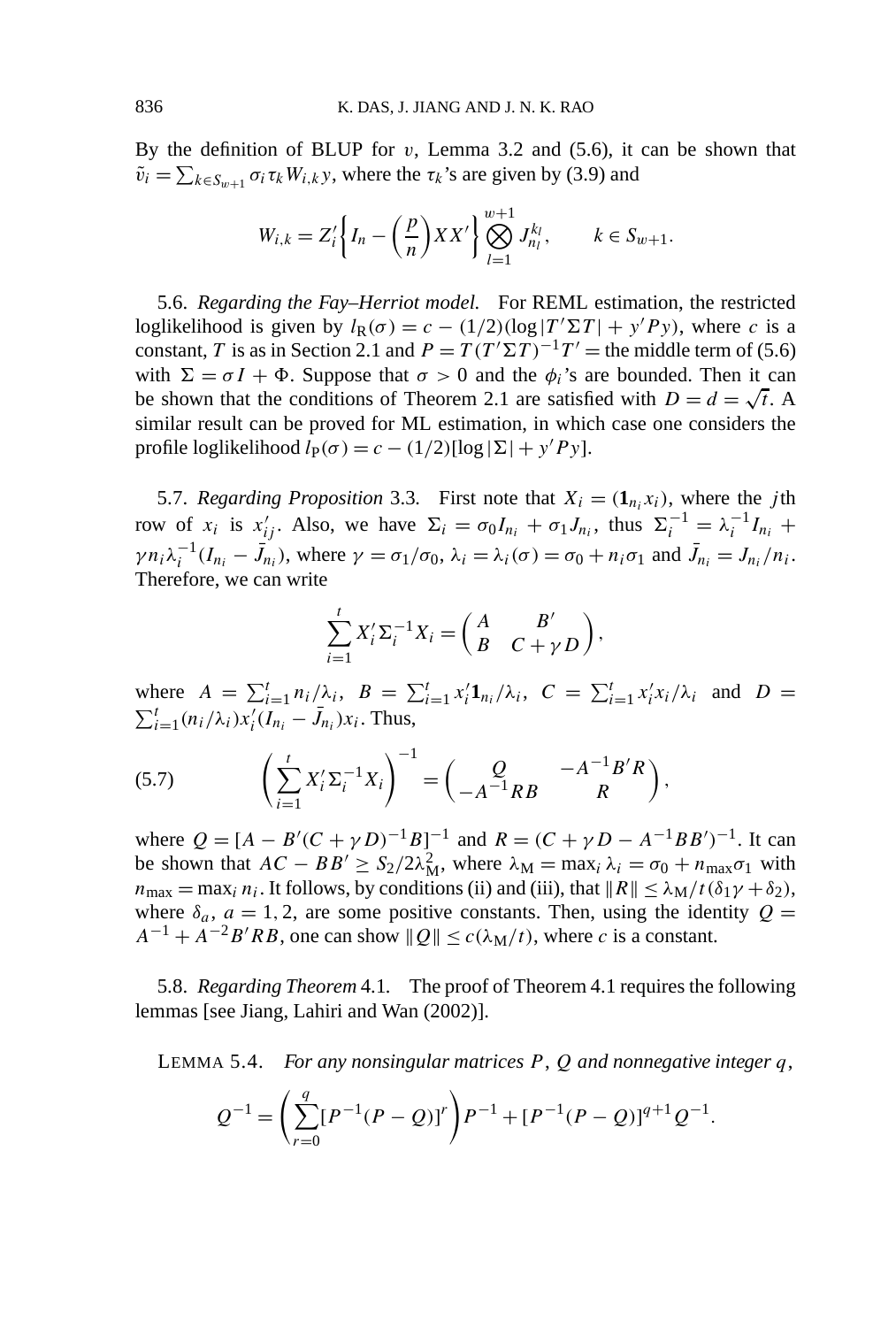LEMMA 5.5. Let  $P$ ,  $Q$  be matrices such that  $P$  is nonsingular and  $||Q - P|| \le$ *CEMMA 5.5. Let P, Q be matrices such that P is nonsingular a*  $(3||P^{-1}||)^{-1}$ *. Then Q is nonsingular and*  $||Q^{-1}|| \leq (3/\sqrt{2})||P^{-1}||$ .

Let A be the set such that the following hold:

$$
\frac{1}{\sqrt{d_i d_j}} \left| \frac{\partial^2 l(\sigma)}{\partial \sigma_i \partial \sigma_j} - \mathcal{E} \left[ \frac{\partial^2 l(\sigma)}{\partial \sigma_i \partial \sigma_j} \right] \right| \leq d_*^{\tau}, \qquad 1 \leq i, j \leq s,
$$

$$
\frac{1}{\sqrt{d_j d_k}} \left| \frac{\partial^3 l(\sigma)}{\partial \sigma_i \partial \sigma_j \partial \sigma_k} - \mathcal{E} \left[ \frac{\partial^3 l(\sigma)}{\partial \sigma_i \partial \sigma_j \partial \sigma_k} \right] \right| \leq d_*^{\tau}, \qquad 1 \leq i, j, k \leq s.
$$

Let  $\mathcal{E} = \mathcal{A} \cap \mathcal{B}$ . Let  $\rho = 3/4$  in Theorem 2.1. It can be shown that  $P(\mathcal{E}^c) \leq c d_*^{-\tau g}$ , where  $\tau = 1/4$ . By Taylor expansion, it can be shown that the following holds on E:

$$
\eta(\hat{\sigma}) = \eta(\sigma) - 2b'A^{-1}a + b'A^{-1}fA^{-1}a
$$

$$
+ \frac{1}{2}[a'A^{-1}BA^{-1}a - b'A^{-1}CA^{-1}a] + r,
$$

where  $|r| \leq d_*^{-3\rho}u$  and  $E(u)$  is bounded. Thus it can be shown that  $E\eta(\hat{\sigma})\mathbf{1}_{\mathcal{E}} =$  $\eta(\sigma) + \sum_{j=0}^{3} \Delta_j(\sigma) + o(d_*^{-2})$ . On the other hand, we have the following expressions:

$$
\Delta_0(\sigma) = -2 \sum_{i,j} \frac{1}{d_i} b_i(\sigma) w_{ij}(\sigma) u_j(\sigma),
$$
  
\n
$$
\Delta_1(\sigma) = \sum_{i,j,k,l} \frac{1}{d_i \sqrt{d_j d_k}} b_i(\sigma) w_{ij}(\sigma) w_{kl}(\sigma) u_{jkl}(\sigma),
$$
  
\n
$$
\Delta_2(\sigma) = \frac{1}{2} \sum_{i,j,k,l} \frac{1}{d_j d_k} b_{jk}(\sigma) w_{ij}(\sigma) w_{kl}(\sigma) u_{il}(\sigma),
$$
  
\n
$$
\Delta_3(\sigma) = -\frac{1}{2} \sum_{i,j,k,l,m,n} \frac{1}{d_i d_j} b_i(\sigma) w_{ij}(\sigma) w_{kl}(\sigma) w_{mn}(\sigma) u_{jklmn}(\sigma).
$$

With these it can be shown that  $E\Delta_j(\hat{\sigma})\mathbf{1}_{\mathcal{E}} = \Delta_j(\sigma) + o(d_*^{-2})$ . It follows that  $E\hat{\eta}1_{\mathcal{E}} = \eta(\sigma) + o(d_*^{-2})$ . Finally, we have  $E|\hat{\eta}|1_{\mathcal{E}^c} = o(d_*^{-2})$ .

5.9. *Regarding Section* 4.1*.* It suffices to show that (3) and (4) hold. Let *i* , *j* , *k*' be a permutation of *i*, *j*, *k* and w.l.o.g. let  $d_{i'} = d_{i'} \land d_{i'} \land d_{k'} = d_i \land d_j \land d_k$ . Then by Lemmas 5.1 and 5.2, it can be shown that

$$
E \Big| \frac{1}{\sqrt{d_j d_k}} \big[ y' P V_{i'} P V_{j'} P V_{k'} P y - E (y' P V_{i'} P V_{j'} P V_{k'} P y) \big] \Big|^g \leq c.
$$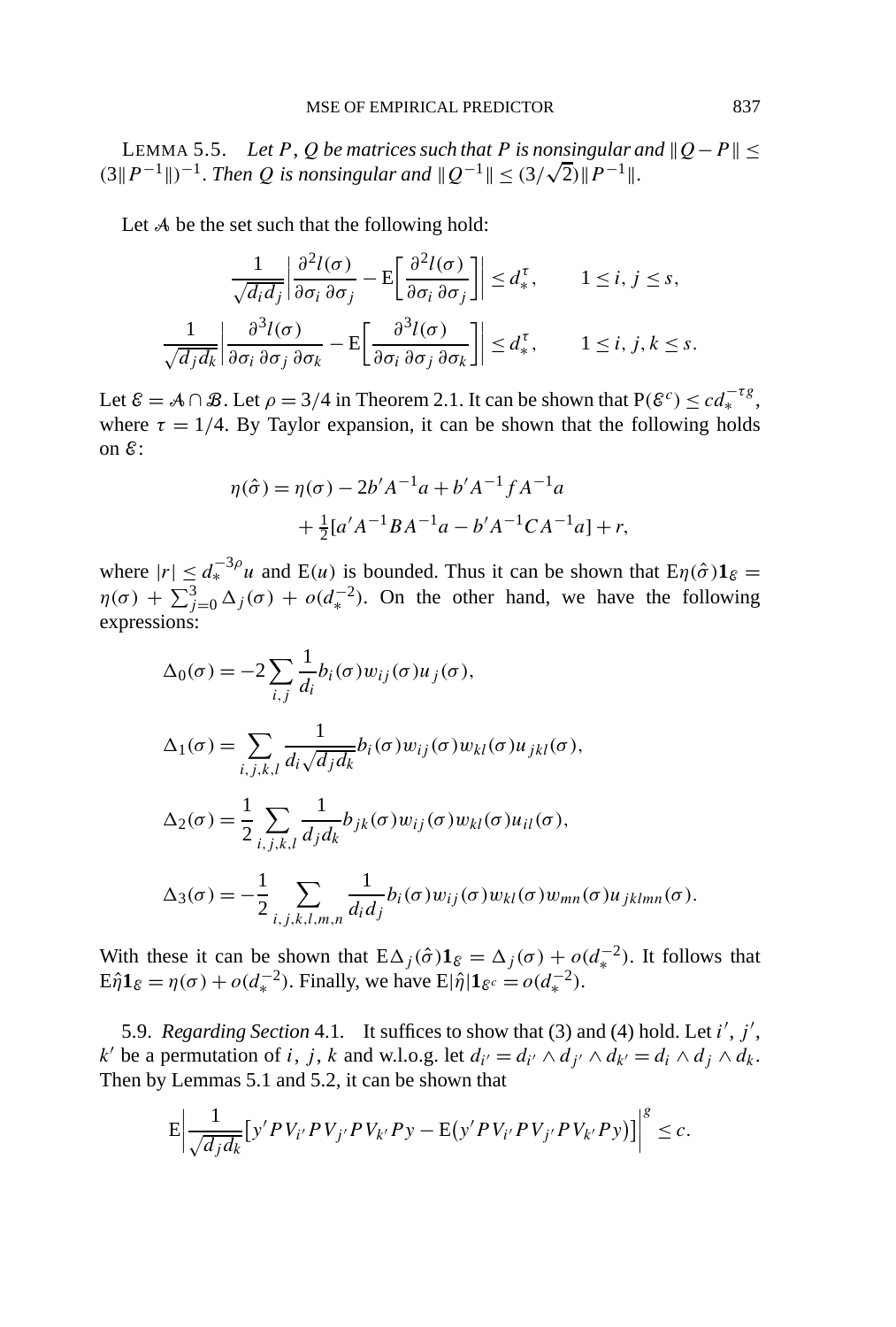Here *c* represents a constant whose value may be different at different places. Similarly, it can be shown that  $|\text{tr}(PV_{i'}PV_{j'}PV_{k'})| \leq c(d_i d_j d_k/d_i \vee d_j \vee d_k)$ ,

$$
\mathcal{E}\bigg(\frac{d_{*}^{2}}{d_{i}d_{j}d_{k}d_{l}}\sup_{\tilde{\sigma}\in S_{\delta}}\big|\mathbf{y}'\tilde{P}V_{i'}\tilde{P}V_{j'}\tilde{P}V_{k'}\tilde{P}V_{l'}P\mathbf{y}\big|\bigg)^{g}\leq c
$$

and  $(d_{*}^{2}/d_{i}d_{j}d_{k}d_{l})|\text{tr}(\tilde{P}V_{i'}\tilde{P}V_{j'}\tilde{P}V_{k'}\tilde{P}V_{l'})|\leq c.$ 

As for (4), first note that  $P(\sigma) = -(1/2)(\text{tr}(HG_iHG_j)/d_id_j)_{0 \le i,j \le q}$ . It can be shown that

$$
|\operatorname{tr}(\tilde{H}G_i\tilde{H}G_j) - \operatorname{tr}(HG_iHG_j)|
$$
  
\n
$$
\leq \sum_k |\tilde{\sigma}_k - \sigma_k| |\operatorname{tr}(HG_k\tilde{H}G_iHG_j)|
$$
  
\n
$$
+ \sum_l |\tilde{\sigma}_l - \sigma_l| |\operatorname{tr}(HG_l\tilde{H}G_jHG_i)|
$$
  
\n
$$
+ \sum_{k,l} |\tilde{\sigma}_k - \sigma_k| |\tilde{\sigma}_l - \sigma_l| |\operatorname{tr}(HG_k\tilde{H}G_iHG_l\tilde{H}G_j)|,
$$

 $|\text{tr}(HG_k\tilde{H}G_iHG_j)| \leq 2\sigma_k^{-1}d_id_j$  and  $|\text{tr}(HG_k\tilde{H}G_iHG_i\tilde{H}G_j)| \leq 4(\sigma_k\sigma_l)^{-1} \times$  $d_i d_j$ . Thus  $\sup_{\tilde{\sigma} \in S_\delta} ||P(\tilde{\sigma}) - P(\sigma)|| \to 0$  as  $\delta \to 0$ . Note that  $U_1(\sigma) = -P(\sigma)$ . Similarly, one can show that  $\sup_{\tilde{\sigma} \in S_\delta} ||U_2(\tilde{\sigma}) - U_2(\sigma)|| \to 0$  as  $\delta \to 0$ . Finally, it can be shown that

$$
u_{ijklm} = \frac{1}{2d_j d_k d_l d_m} \Biggl\{ \Biggl[ \text{tr}(PV_i PV_j PV_l) + \text{tr}(PV_i PV_l PV_l)V_j \Biggr] \text{tr}(PV_k PV_m) + \sum_{a,b,c} \text{tr}(PV_a PV_b PV_c PV_k PV_m) + \sum_{a,b,c} \text{tr}(PV_a PV_b PV_c PV_m PV_k) \Biggr\},\
$$

where the summation is over all  $a, b, c$  which is a permutation of  $i, j, l$ . It follows that  $\sup_{\tilde{\sigma} \in S_{\delta}} ||U_3(\tilde{\sigma}) - U_3(\sigma)|| \to 0$  as  $\delta \to 0$ .

5.10. *Regarding Section* 4.2*.* First note that the formulas derived in Sections 2.1 and 5.2 for  $l_R(\sigma)$  and its derivatives hold for the general linear mixed model (1.1), which includes the longitudinal model. Next, note that the matrix *P* of (2.6) can be expressed as  $P = \Sigma^{-1} + \Delta$ , where  $\|\Delta\|_2$  is bounded. These results and Lemma 5.1 are used to verify the moment conditions involved.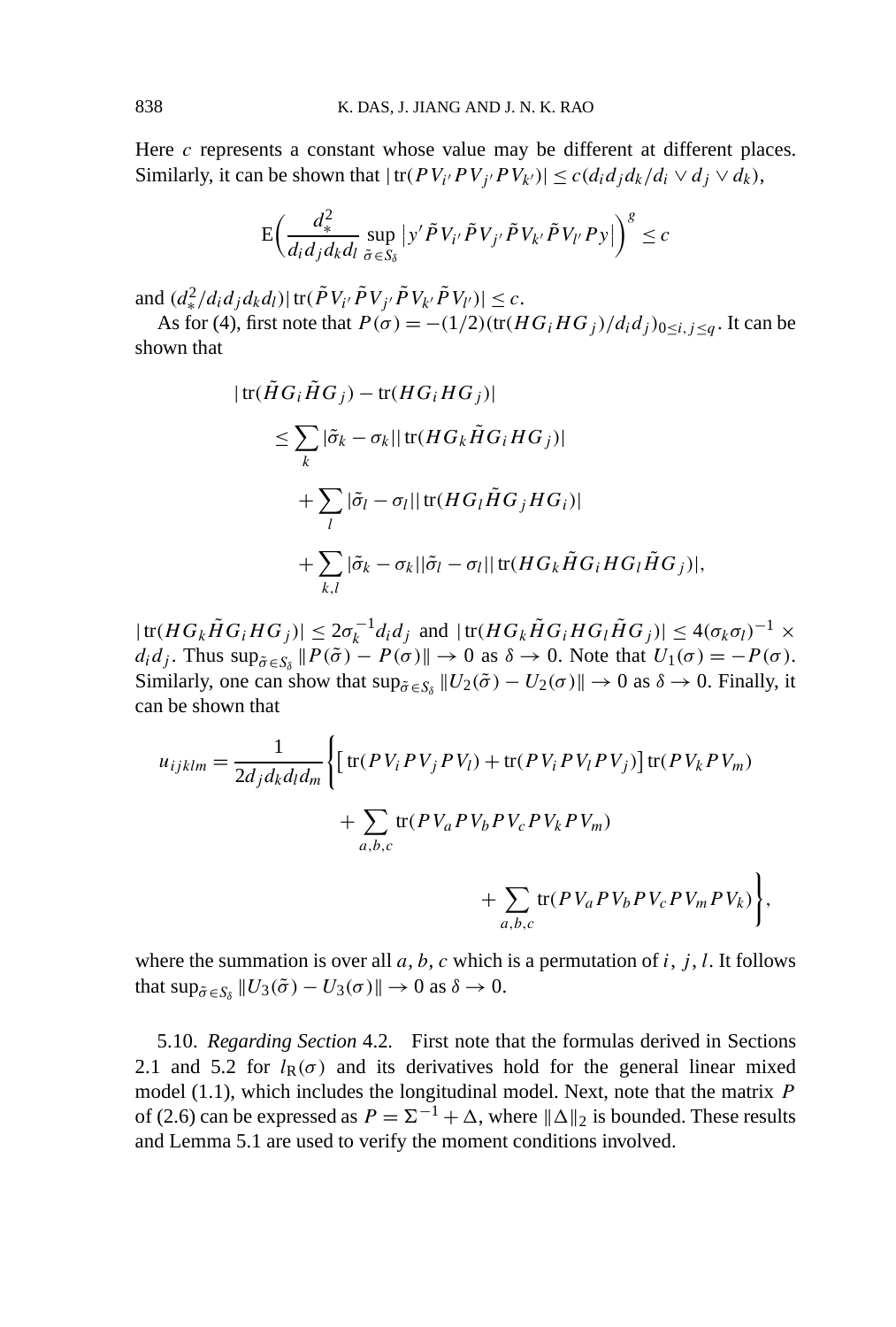As for the conditions regarding *η* and its derivatives, we have the following expressions:  $\eta(\sigma) = g_1(\sigma) + g_2(\sigma) + g_3(\sigma)$ , where

$$
g_1(\sigma) = \sum_{i=1}^t m'_i (G_i - G_i Z_i' \Sigma_i^{-1} Z_i G_i) m_i,
$$
  
\n
$$
g_2(\sigma) = \left( l - \sum_{i=1}^t X_i' \Sigma_i^{-1} Z_i G_i m_i \right)' \left( \sum_{i=1}^t X_i' \Sigma_i^{-1} X_i \right)^{-1} \left( l - \sum_{i=1}^t X_i' \Sigma_i^{-1} Z_i G_i m_i \right),
$$
  
\n
$$
g_3(\sigma) = \sum_{i=1}^t \text{tr} \left\{ \left[ \frac{\partial}{\partial \sigma} (\Sigma_i^{-1} Z_i G_i m_i) \right]' \Sigma_i \left[ \frac{\partial}{\partial \sigma} (\Sigma_i^{-1} Z_i G_i m_i) \right] \right\}.
$$

With these expressions one can verify the conditions regarding  $\eta b$  and  $||B||$ .

Finally, for condition (iv) of Theorem 4.1 we have, for example,  $\tilde{Q} - Q =$  $-(1/2t)$ [tr $(P \Sigma_j P \Sigma_k)$ ]<sub>0≤*j*,*k*≤*q*</sub>, where  $\Sigma_j = \partial \Sigma / \partial \sigma_j$ . Note that  $\tilde{P} - P = P(\Sigma - \Sigma_k)$  $(\Sigma) \tilde{P}$ , where  $\tilde{P}$  is *P* with  $\sigma$  replaced by  $\tilde{\sigma}$  and so on.

## REFERENCES

- DATTA, G. S. and LAHIRI, P. (2000). A unified measure of uncertainty of estimated best linear unbiased predictors in small area estimation problems. *Statist. Sinica* **10** 613–627.
- FAY, R. E. and HERRIOT, R. A. (1979). Estimates of income for small places: An application of James–Stein procedures to census data. *J. Amer. Statist. Assoc.* **74** 269–277.
- GHOSH, M. and RAO, J. N. K. (1994). Small area estimation: An appraisal (with discussion). *Statist. Sci.* **9** 55–93.
- HARVILLE, D. A. and JESKE, D. R. (1992). Mean squared error of estimation or prediction under a general linear model. *J. Amer. Statist. Assoc.* **87** 724–731.
- HENDERSON, C. R. (1975). Best linear unbiased estimation and prediction under a selection model. *Biometrics* **31** 423–447.
- JIANG, J. (1996). REML estimation: Asymptotic behavior and related topics. *Ann. Statist.* **24** 255–286.
- JIANG, J. (2000). A matrix inequality and its statistical application. *Linear Algebra Appl.* **307** 131–144.
- JIANG, J. (2004). Dispersion matrix in balanced mixed ANOVA models. *Linear Algebra Appl.* **382** 211–219.
- JIANG, J., LAHIRI, P. and WAN, S. (2002). A unified jackknife theory for empirical best prediction with *M*-estimation. *Ann. Statist.* **30** 1782–1810.
- KACKAR, R. N. and HARVILLE, D. A. (1981). Unbiasedness of two-stage estimation and prediction procedures for mixed linear models. *Comm. Statist. Theory Methods* **10** 1249–1261.
- KACKAR, R. N. and HARVILLE, D. A. (1984). Approximations for standard errors of estimators of fixed and random effects in mixed linear models. *J. Amer. Statist. Assoc.* **79** 853–862.
- KENWARD, M. G. and ROGER, J. H. (1997). Small sample inference for fixed effects from restricted maximum likelihood. *Biometrics* **53** 983–997.
- LAIRD, N. M. and WARE, J. M. (1982). Random effects models for longitudinal data. *Biometrics* **38** 963–974.
- MILLER, J. J. (1977). Asymptotic properties of maximum likelihood estimates in the mixed model of the analysis of variance. *Ann. Statist.* **5** 746–762.